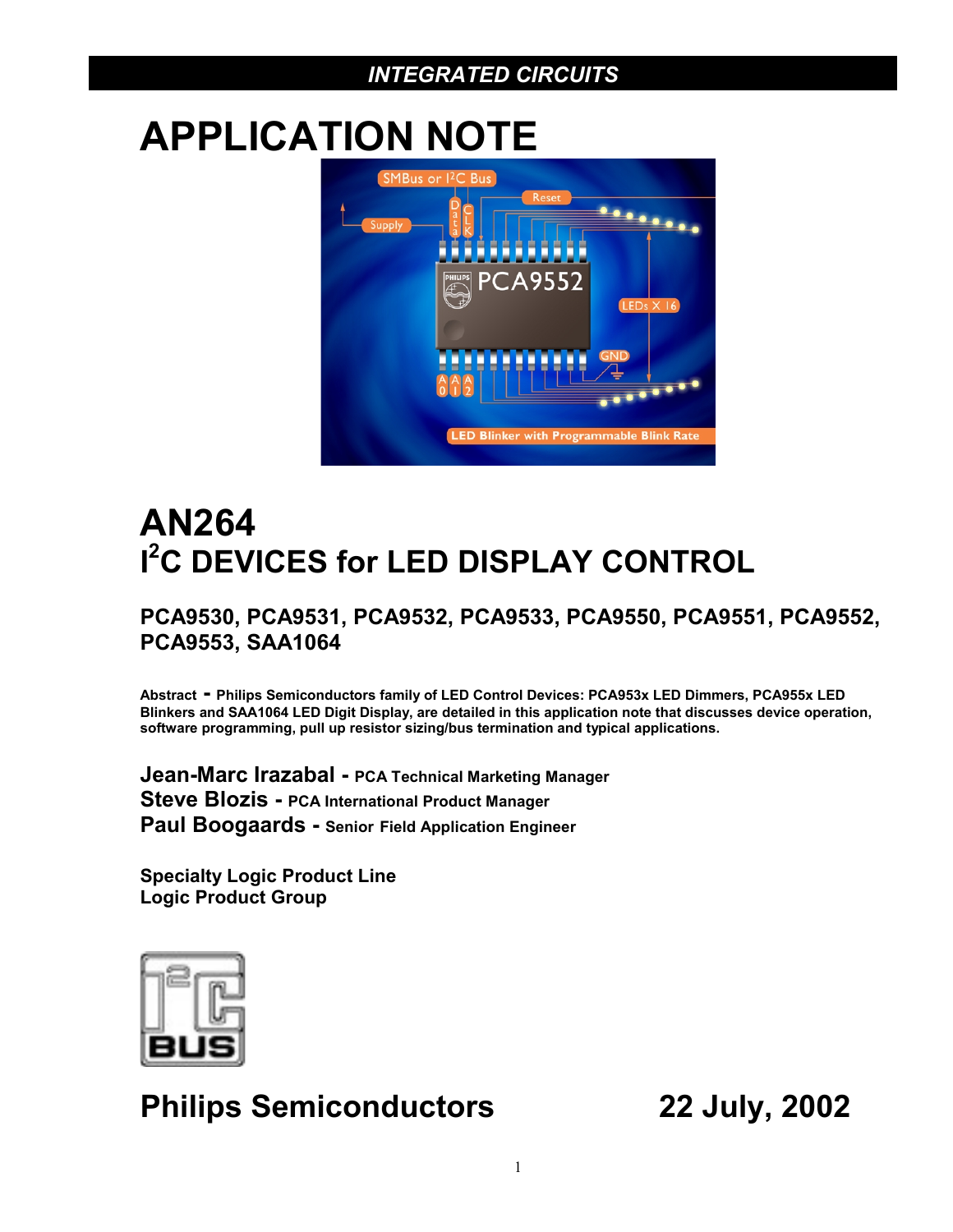# **TABLE OF CONTENTS**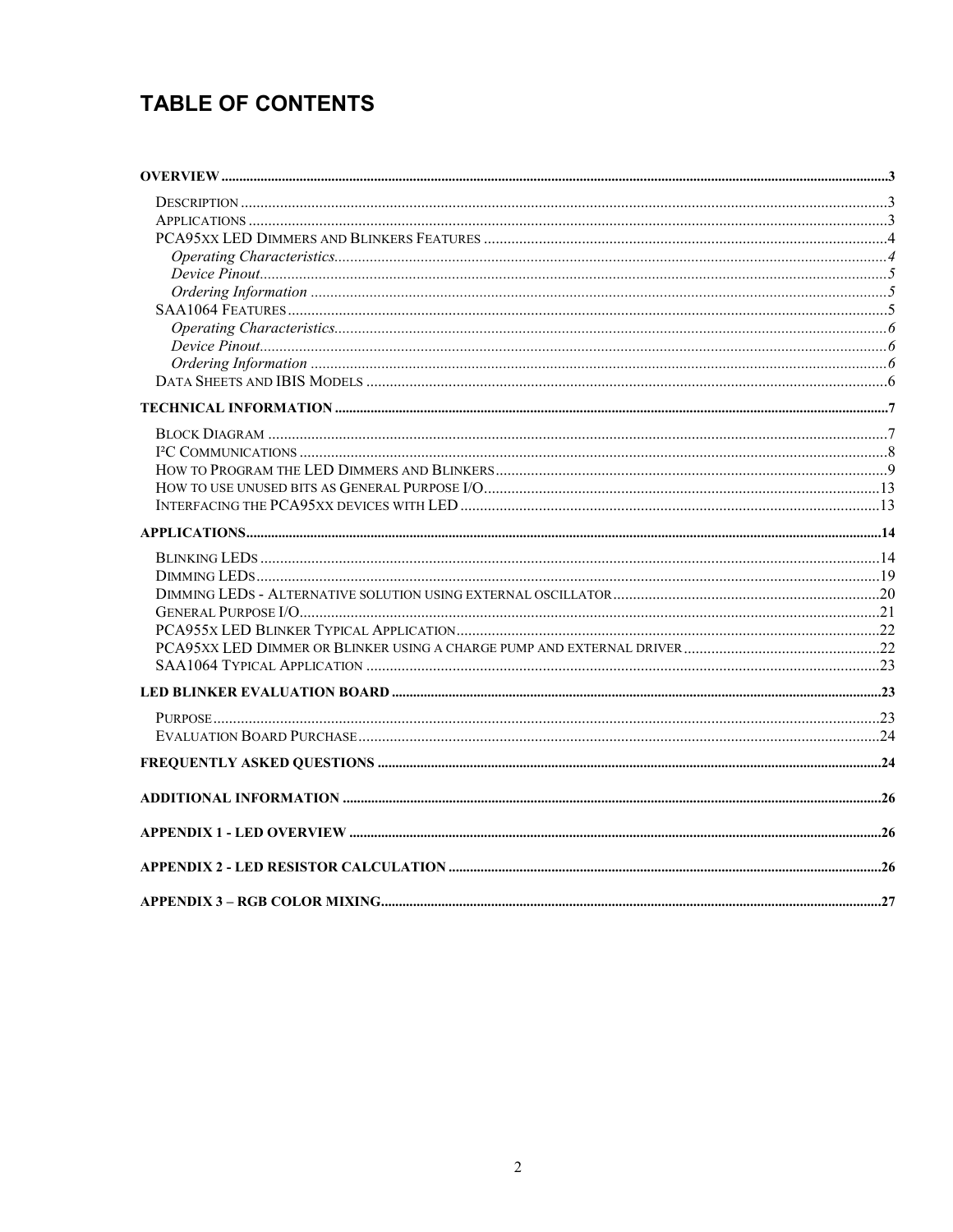# <span id="page-2-0"></span>**OVERVIEW**

### *Description*

The PCA9530, PCA9531, PCA9532 and PCA9533 LED Dimmers and PCA9550, PCA9551, PCA9552 and PCA9553 LED Blinkers control LEDs in  $I^2C$  and SMBus applications where it is necessary to limit bus traffic or free up the  $I^2C$ Master's (MCU, MPU, DSP, chipset, etc.) timer. Each LED may be on, off or blinking at one of two programmable rates.

PCA955x (Blinkers): duty cycle is programmable in 256 steps from 0.4% to 100% (LED always on). PCA953x (Dimmers): duty cycle is programmable in 256 steps from 0% (LED always off) to 99.6%.

The blink rate can vary between a period of 6.25 milliseconds to 1.6 seconds (160 Hz to 0.625 Hz) for the LED Dimmers and 25 milliseconds to 6.4 seconds (40 Hz to 0.156 Hz) for the LED Blinkers. Setting a blink rate higher than 100 Hz and then varying the duty cycle can dim LEDs.

Any bits not used for controlling the LEDs can be used for General Purpose Parallel Input/Output (GPIO) expansion. I/O expansion provides a simple solution when additional I/O is needed for ACPI power switches, sensors, push buttons, alarm monitoring, LEDs, fans, etc. Philips Semiconductors' full line of GPIO devices is detailed in Application Note AN469.

The LED Dimmers and Blinkers are offered in bit widths of 2, 4, 8 and 16-bits. The three hardware pins (A0, A1, A2) on the PCA95x1 and PCA95x2 allow up to eight devices to share the same  $I^2C/SMBus$ . The single hardware pin (A0) on the PCA95x0 allows up to two devices on the same bus. There are no hardware pins on the PCA95x3 and two versions are offered, PCA95x3-1 and PCA95x3-2 with different fixed addresses allowing the designer to place up to two identical devices on the same bus.

An external active low hardware reset pin (/RESET) is provided on the PCA95x0, PCA95x1 and PCA95x2 to reset the registers to the default state in case the bus locks up, without having to cycle power to the equipment.

The SAA1064 is a bipolar integrated circuit made in an 18 V process. The circuit is especially designed to drive four 7 segment LED displays with decimal point, by means of multiplexing between two pairs of digits. It features an I<sup>2</sup>C Bus slave transceiver interface with the possibility to program four different slave addresses, a Power Reset flag, 16 current sink outputs controllable by software up to 21 mA, two multiplex drive outputs for common anode segments, an on-chip multiplex oscillator, control bits to select static, dynamic and blank mode, and one bit for segment test. It can also be used to drive up to 32 LEDs at seven different brightness levels.

# *Applications*

These devices can be used for a wide variety of applications:

**Blinking LEDs** – The PCA95xx LED Dimmers and Blinkers have been designed with an internal oscillator to blink LEDs without continuous commands from the master or tying up a master's timer.

**Dimming LEDs** – The PCA953x LED Dimmers can dim LEDs using the highest available frequency (160 Hz) and by changing the duty cycle. The SAA1064 allows up to seven levels of brightness control.

**LED Segment Control** – The SAA1064 can change the indication of two 7-segment displays with period statically and can change four 7-segment displays with period dynamically. The PCA95xx devices can individually change up to sixteen segments.

**General Purpose I/O** – Bits not used to drive LEDs can be used as normal General Purpose I/O. These are true open drain output devices and a pull-up resistor is needed to set the output in a high state.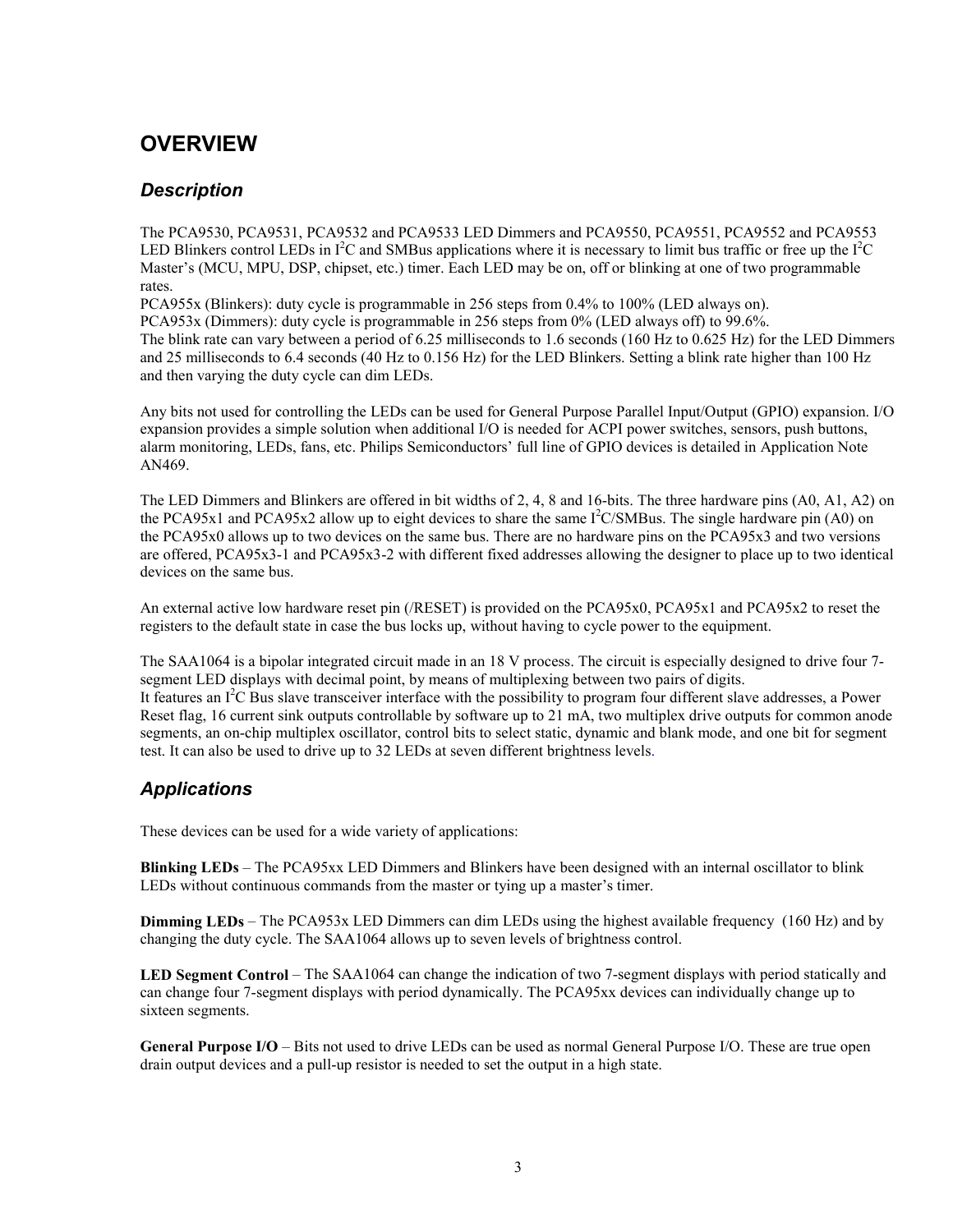# <span id="page-3-0"></span>*PCA95xx LED Dimmers and Blinkers Features*

- Designed for operation on the  $I^2C$  bus, also compatible with SMBus
- Two User Programmable Blink Rates and Duty Cycles
- Blink rate between  $6.25$  ms and  $1.6$  s (160 Hz to  $0.625$  Hz) in 256 adjustable steps for the PCA953x LED Dimmers. Default power-up and reset value set at 160 Hz
- Blink rate between 25 ms and 6.4 s (40 Hz to 0.156 Hz) in 256 adjustable steps for the PCA955x LED Blinkers. Default power-up and reset value set at 0.156 Hz
- Duty cycle between 0.4% and 100% for the PCA955x LED Blinkers. Default power-up and reset value is 50 %
- Duty cycle between 0% and 99.6% for the PCA953x LED Dimmers. Default power-up and reset value is 50 %
- Internal oscillator is accurate to  $+/$  10% and requires no external components
- Open drain outputs can directly drive LEDs
- Maximum of 25 mA sink per bit at 5.0 V operation
- Maximum device current limits:
	- 2-bit PCA9530/50 = 50 mA
	- 8- bit PCA9531/51 = 100 mA
	- 16-bit PCA9532/52 = 200 mA (100 mA per 8-bit group)
	- 4-bit PCA9533/53 =  $100 \text{ mA}$
- Output driver states readable via  $I<sup>2</sup>C/SMBus$
- Any bit not used to drive an LED can be used as a normal General Purpose I/O expander.
- Active low hardware reset pin (/RESET) (PCA95x0, PCA95x1 and PCA95x2 only) and a built-in Power On Reset (POR) initialize the registers to their default state, causing all the outputs to be Off
- Up to 3 hardware pins (A0, A1, A2) available to change the  $I^2C$  address and allow up to 8 identical PCA953x or PCA955x devices (2 of the PCA9530/50 and PCA9533/53 or 8 of the PCA9531/32/51/52) to share the same I 2 C/SMBus.
- Low standby current  $(I_{\rm stb})$  of 1.5  $\mu$ A max

**Important note:** The PCA953x Dimmers register default values for frequency/duty cycle and LED ON/OFF control signals are not identical to the PCA955x Blinkers and minor software changes are required when changing from one type to the other.

|                              |                                        |                                 |                          |           | <b>FEATURES</b>       |                 |              |              |
|------------------------------|----------------------------------------|---------------------------------|--------------------------|-----------|-----------------------|-----------------|--------------|--------------|
|                              |                                        |                                 |                          |           |                       | <b>PACKAGES</b> |              |              |
| <b>NAME</b><br><b>DEVICE</b> | (Bits)<br><b>BLINKER</b><br><b>Gar</b> | <b>ADDRESSES</b><br>of I2C<br># | RESET<br><b>HARDWARE</b> | PIN COUNT | (narrow)<br><b>OS</b> | SO (wide)       | <b>TSSOP</b> | <b>NAOKH</b> |
| PCA9530/50                   | $\overline{2}$                         | $\overline{2}$                  |                          | 8         | D                     |                 | DP           |              |
| PCA9533/53                   | 4                                      | $\overline{2}$                  |                          | 8         | D                     |                 | <b>DP</b>    |              |
| PCA9531/51                   | 8                                      | 8                               |                          | 16        | D                     |                 | <b>PW</b>    | <b>BS</b>    |
| <b>PCA9532/52</b>            | 16                                     | 8                               |                          | 24        |                       | D               | <b>PW</b>    | <b>BS</b>    |

## Operating Characteristics

 $\bullet$  I<sup>2</sup>C and SMBus compatible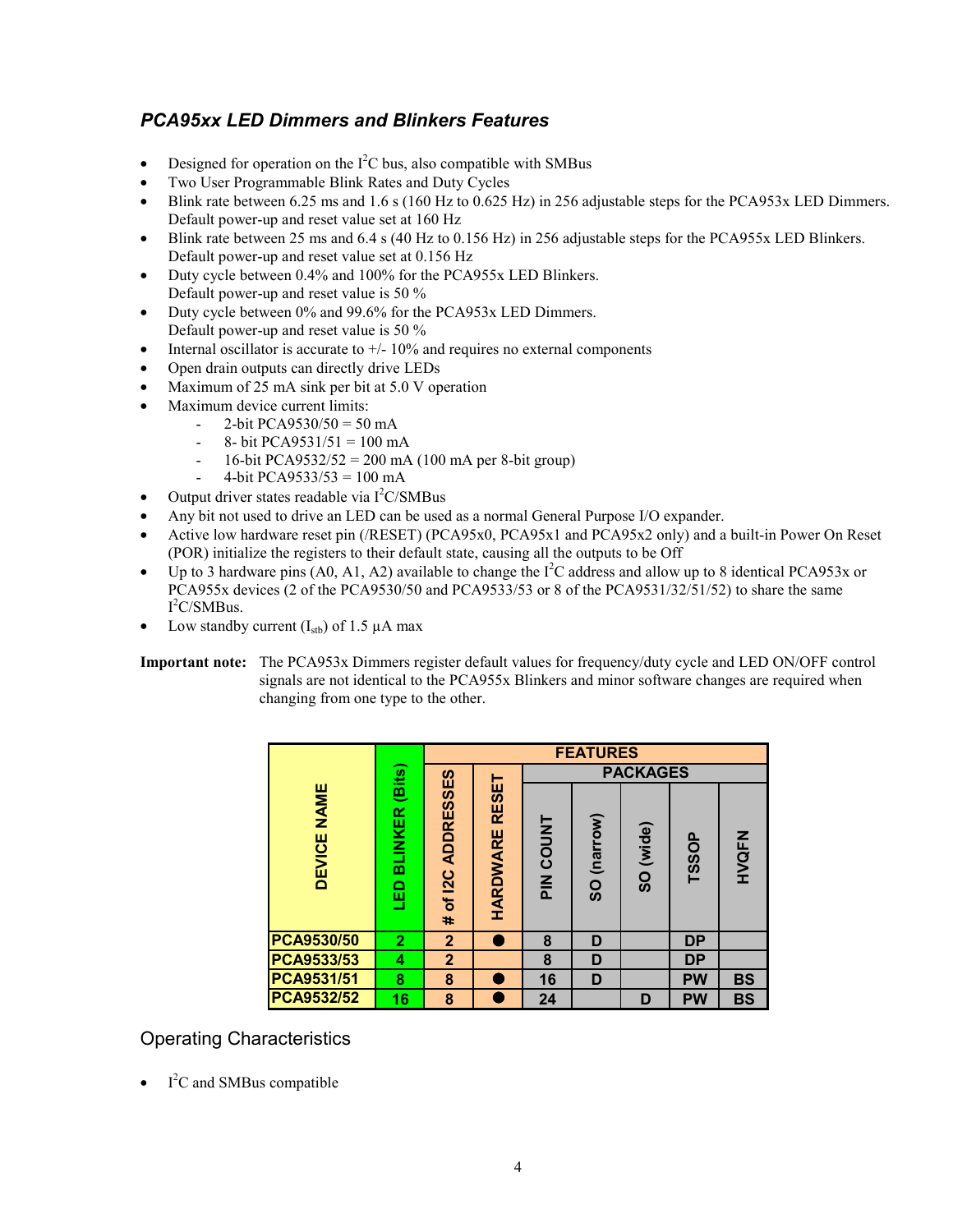- <span id="page-4-0"></span>• ESD protection exceeds 2000 V HBM per JESD22-A114, 150 V MM per JESD22-A115 and 1000 V CDM per JESD22-C101
- JESDEC Standard JESD78 Latch-up testing exceeds 100 mA
- Manufactured in high-volume CMOS process
- 2.3 V to 5.5 V operating voltage
- 6.0 V tolerant I/Os
- -40 °C to 85 °C operating temperature range
- 0 kHz to 400 kHz clock frequency

#### Device Pinout



### Ordering Information

#### **LED Dimmers**

|              |                | <b>Package   Container   PCA9530  </b> | PCA9531            | PCA9532            | <b>IPCA9533-1</b>   | $PCA9533-2$       |
|--------------|----------------|----------------------------------------|--------------------|--------------------|---------------------|-------------------|
| <b>SO</b>    | Tube           | <b>PCA9530D</b>                        | <b>PCA9531D</b>    | <b>PCA9532D</b>    | PCA9533-1D          | <b>PCA9533-2D</b> |
|              | <b>T&amp;R</b> | <b>PCA9530D-T</b>                      | <b>PCA9531D-T</b>  | <b>PCA9532D-T</b>  | <b>PCA9533-1D-T</b> | PCA9533-2D-T      |
| <b>TSSOP</b> | Tube           |                                        | PCA9531PW          | <b>PCA9532PW</b>   |                     |                   |
|              | <b>T&amp;R</b> | <b>PCA9530DP-T</b>                     | <b>PCA9531PW-T</b> | <b>PCA9532PW-T</b> | PCA9533-1DP-T       | PCA9533-2DP-T     |
| <b>HVOFN</b> | T & R          | Not Available                          | <b>PCA9531BS-T</b> | <b>PCA9532BS-T</b> |                     |                   |

#### **LED Blinkers**

|              |                | <b>Package Container PCA9550</b> | PCA9551            | PCA9552            | <b>IPCA9553-1</b>   | $PCA9553-2$   |
|--------------|----------------|----------------------------------|--------------------|--------------------|---------------------|---------------|
| <b>SO</b>    | Tube           | <b>PCA9550D</b>                  | <b>PCA9551D</b>    | <b>PCA9552D</b>    | PCA9553-1D          | PCA9553-2D    |
|              | <b>T&amp;R</b> | <b>PCA9550D-T</b>                | <b>PCA9551D-T</b>  | <b>PCA9552D-T</b>  | <b>PCA9553-1D-T</b> | PCA9553-2D-T  |
| <b>TSSOP</b> | Tube           |                                  | <b>PCA9551PW</b>   | <b>PCA9552PW</b>   |                     |               |
|              | T&R            | <b>PCA9550DP-T</b>               | <b>PCA9551PW-T</b> | <b>PCA9552PW-T</b> | PCA9553-1DP-T       | PCA9553-2DP-T |
| <b>HVOFN</b> | <b>T&amp;R</b> |                                  | <b>PCA9551BS-T</b> | <b>PCA9552BS-T</b> |                     |               |

### *SAA1064 Features*

- Designed for operation on the  $I^2C$  bus but compatible with SMBus
- 16-bit output drives four 7-segments displays with decimal or up to 32 LEDs
- Internal oscillator is accurate to  $+/$  10% and requires no external components
- Open drain outputs can directly drive LEDs
- Maximum of 21 mA sink per segment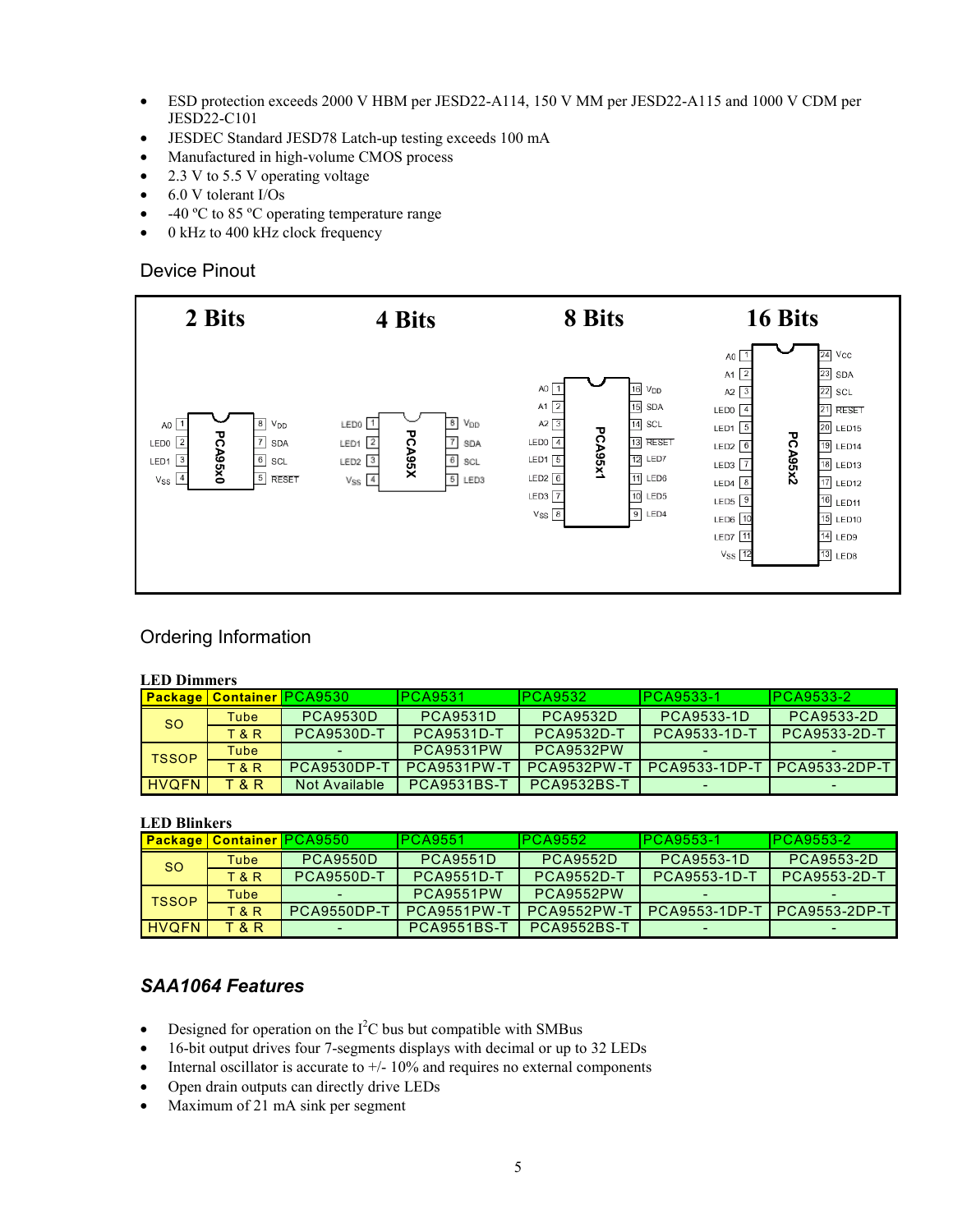- <span id="page-5-0"></span>• Output driver states readable via  $I<sup>2</sup>C/SMBus$
- Standby current  $(I_{\text{stb}})$  of 9.5 mA (typical)
- Hardware pin to change the  $I^2C$  address and allow up to four SAA1064 devices to share the same  $I^2C/SMB$ us by holding the pin at GND,  $1/3$  V<sub>CC</sub>,  $2/3$  V<sub>CC</sub> or V<sub>CC</sub>

|                |                                   |                    |                       | <b>FEATURES</b>  |                 |           |
|----------------|-----------------------------------|--------------------|-----------------------|------------------|-----------------|-----------|
|                |                                   |                    |                       |                  | <b>PACKAGES</b> |           |
| DEVICE NAME    | <b>BLINKER (Bits)</b><br><u>G</u> | # of I2C ADDRESSES | <b>HARDWARE RESET</b> | <b>PIN COUNT</b> | $\frac{P}{Q}$   | SO (wide) |
| <b>SAA1064</b> | 16                                | 4                  |                       | 24               | Ρ               |           |

# Operating Characteristics

- $\cdot$  I<sup>2</sup>C and SMBus compatible
- 4.5 V to 15.0 V operating voltage
- 5.5 V tolerant I/Os
- -40 ºC to 85 ºC operating temperature range
- 0 kHz to 100 kHz clock frequency

## Device Pinout

| ADR 1             |         | 24 SCL             |
|-------------------|---------|--------------------|
| $C_{EXT}$ 2       |         | 23 SDA             |
| P8 3              |         | 22 P16             |
| P7 4              |         | 21 P15             |
| $P6$ 5            |         | 20 P <sub>14</sub> |
| P566              | SAA1064 | 19 P13             |
| $P4$ 7            |         | 18 P12             |
| $P3 \overline{8}$ |         | 17 P11             |
| P2 9              |         | 16 P10             |
| P1 10             |         | 15 P9              |
| MX1 11            |         | 14 MX2             |
| $V_{EE}$ 12       |         | 13 V <sub>CC</sub> |

# Ordering Information

|           | <b>Package   Container SAA1064</b> |                    |
|-----------|------------------------------------|--------------------|
|           | Tube                               | <b>SAA1064N</b>    |
| <b>SO</b> | Tube                               | <b>ISAA1064D</b>   |
|           | T & R                              | <b>ISAA1064D-T</b> |

# *Data Sheets and IBIS Models*

Data sheets and IBIS models (except for SAA1064 IBIS) can be downloaded from [www.philipslogic.com/i2c](http://www.philipslogic.com/i2c)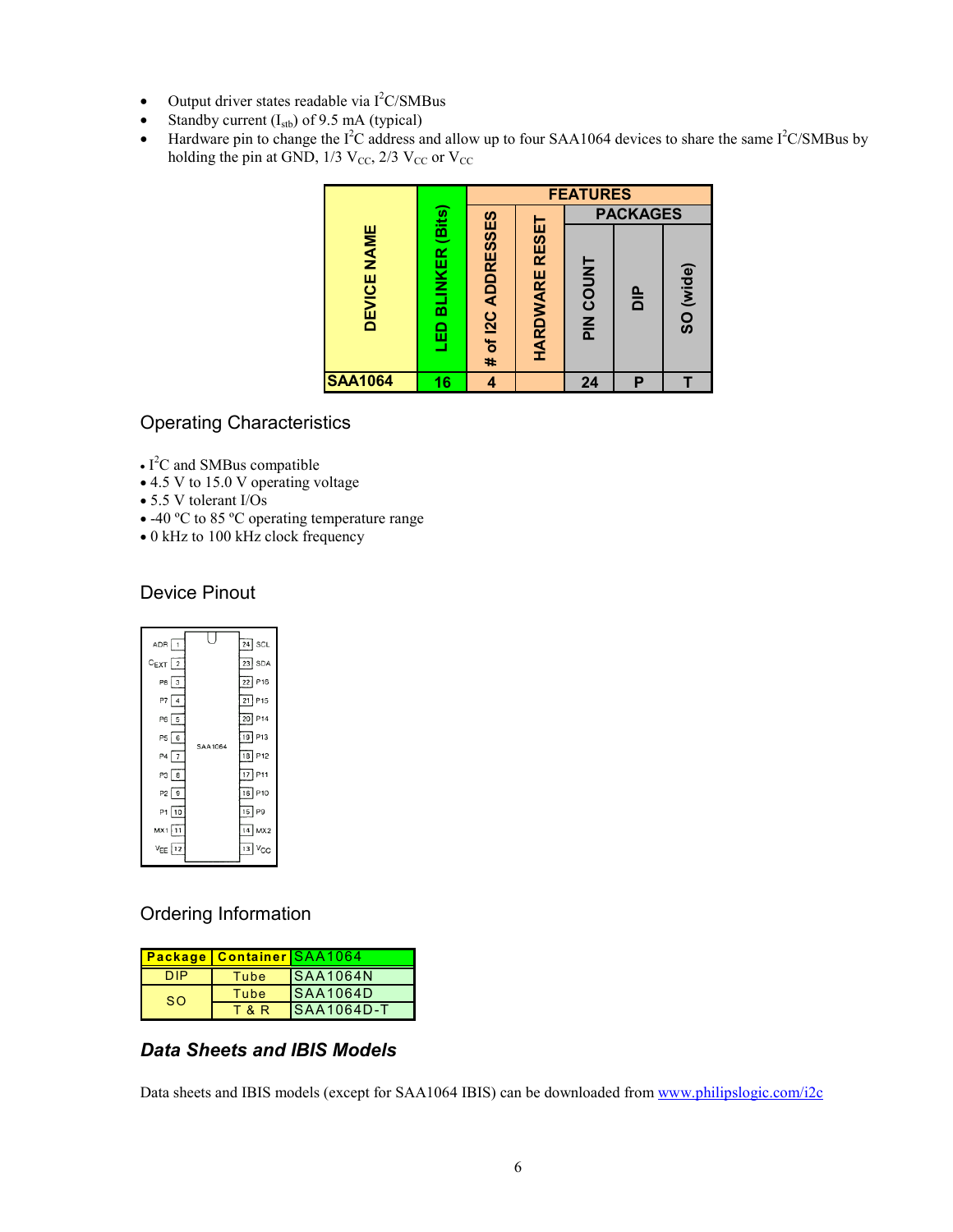# <span id="page-6-0"></span>**TECHNICAL INFORMATION**

# *Block Diagram*

The PCA9530/31/32/33 LED Dimmers and PCA9550/51/52/53 LED Blinkers are open drain General Purpose I/O, controlled via the I²C bus, with an internal oscillator that allows the devices to independently control and maintain the blink rate of an LED. The block diagram is shown in Figure 1.



**Figure 1. PCA9532/52 Block Diagram**

All PCA95xx LED Dimmers and Blinkers offer a built-in Power On Reset (P.O.R.) circuit block, which ensures all LED outputs and  $I^2C$  I/0's are deactivated while the device is being powered up. The outputs are held in a high impedance state that supports hot insertion.

All LED Dimmers and Blinkers, except the PCA95x3, offer an external hardware pin reset capability. An active low asynchronous reset (/RESET pin) will return all the internal registers to the default state with LED outputs Hi-Z, as well as reset the I²C state machine. This is useful when a rogue device is holding the bus low. It allows the master to reset all devices and regain control of the bus by simply doing the reset without having to cycle power to the equipment and performing a POR to all I<sup>2</sup>C devices. An external 100 kΩ pull up resistor is required to hold the reset pin high to allow normal operation of the devices. The PCA9533 and PCA9553 do not have this external reset feature due to pincount limitations.

Up to three external hardware address pins are provided for  $I^2C$  address modification, allowing up to eight PCA95xx devices to operate on the same  $I^2C$  bus. The address pins must be held high to  $V_{DD}$  or low to Ground. It is recommended they be held high through a 10 k $\Omega$  pull–up resistor to limit current flow in case of a short but if desired they can be tied directly to  $V_{DD}$ .

The PCA95xx devices operate at a supply voltage from 2.3 V to 5.5 V and the SDx/SCx, address and reset pins are all tolerant to voltages up to 6.0V.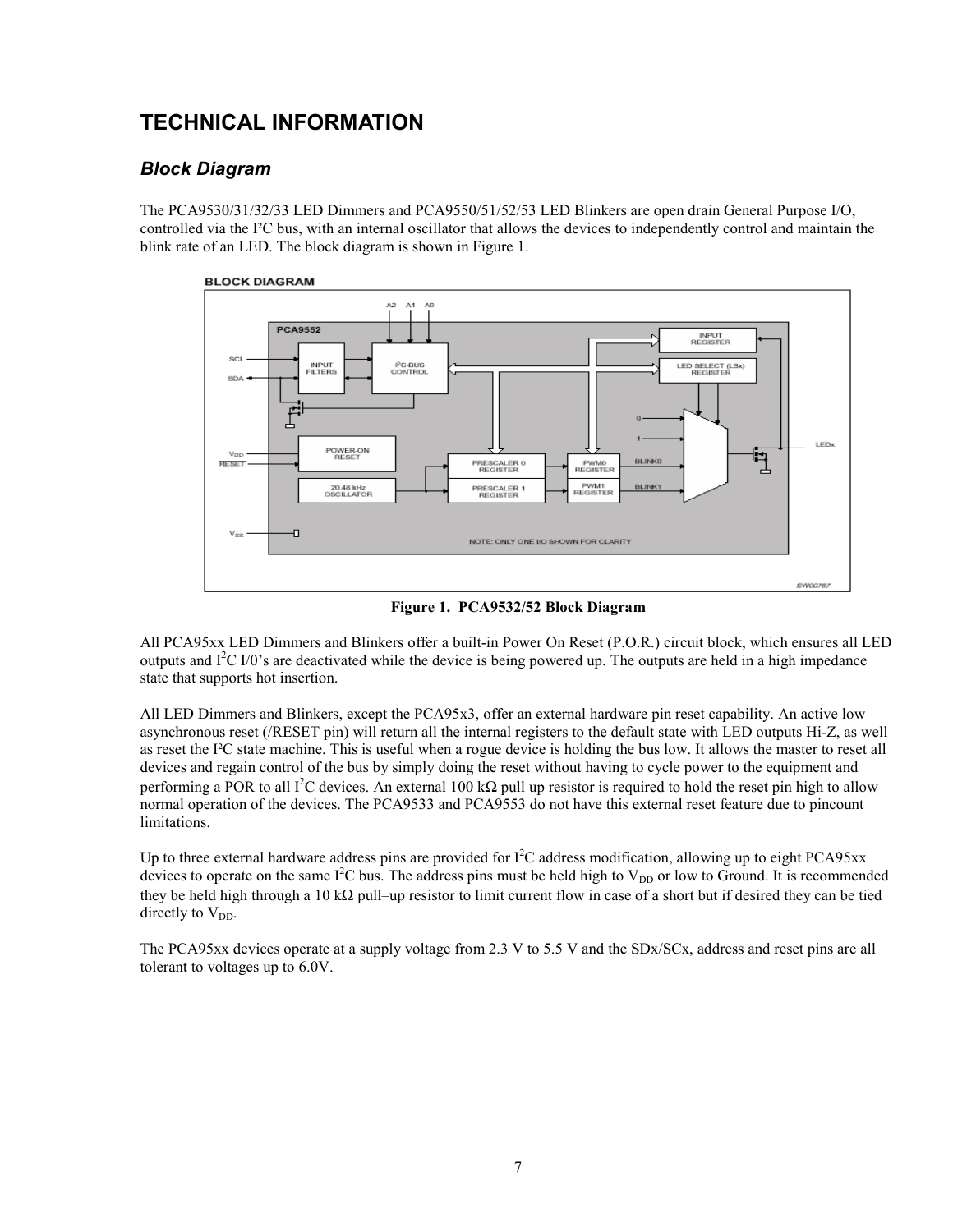# <span id="page-7-0"></span>*I²C Communications*

PCA95xx devices support both standard mode (100 kHz) and fast mode (400 kHz)  $I<sup>2</sup>C$  protocols.

A standard  $I<sup>2</sup>C$  communication between a master controller and a PCA95xx device contains the following sequence: A Start condition

- An 8-bit word with the following information:
	- a) PCA95xx device addressing. 7 bits (as shown in Table 1) compose the address.
	- b) The  $8<sup>th</sup>$  bit (Least Significant Bit) is the Read (Logic Level 1) or Write (Logic Level 0) instruction.
- Acknowledge from the slave (PCA95xx addressed device)
- If a Write instruction is requested, the next 8-bit word is the Control register. It contains the address of the Data register the master controller wants to program. Data registers contain the 2 programmable frequency values, the 2 programmable duty cycles and the programmable driver output states (On, Off, Blinking Rate 1, Blinking Rate 2). Addresses for those registers are explained in the Table 2 below.
- After the control register information, the addressed data register will be programmed with the next 8-bit word sent to the PCA95xx device.
- The Auto Increment feature allows writing several consecutive registers. Every time an 8-bit word is sent to the PCA95xx, the address index will be incremented and the next data register will be programmed. Address index will rollover to 0 when the last register has been accessed and programmed.
- If a Read instruction is requested, the bus master becomes a master receiver and the slave PCA95xx device becomes a slave transmitter. Driver outputs logic levels, programmed frequencies and duty cycles and output drivers states can then be read.

The Auto Increment feature allows reading several consecutive registers. Every time the master controller reads a register, the PCA95xx address index will be incremented and the next data register will be read. Address index will rollover to 0 when the last register has been read. **Note that the Read Sequence MUST start by a register different from 0.**

- When the requested operation is a Write, the slave PCA95xx sends an Acknowledge to the master controller after each data byte has been received.
- When the requested operation is a Read, the master controller sends an Acknowledge to the slave PCA95xx device after each data byte has been received.
- A Stop condition.

| <b>Device Type</b> | I <sup>2</sup> C Address |  |  |                |    |    |  |
|--------------------|--------------------------|--|--|----------------|----|----|--|
| PCA9530/50         |                          |  |  |                |    | AU |  |
| PCA9531/51         |                          |  |  | A <sub>2</sub> | A1 |    |  |
| PCA9532/52         |                          |  |  | A <sub>2</sub> |    | AO |  |
| PCA9533/53-1       |                          |  |  |                |    |    |  |
| PCA9533/53-2       |                          |  |  |                |    |    |  |

**Table 1. PCA953x LED Dimmer and PCA955x LED Blinker Addresses**

Note: A2, A1 and A0 , programmable input pins allow the use of up to two PCA9530/50 and eight PCA9531/32/51/52 devices on the same  $\vec{l}^2$ C bus. PCA9533 and PCA9553 only have a fixed assigned address. Two different fixed addresses are available (PCA95x3-1 and PCA95x3-2) and allow the use of 2 same devices on the same bus in addition to 2 of the PCA9530/50 devices.

The Control register determines which data register needs to be addressed (Read or Write operation).

- Bit [0:2] (PCA9530/31/33/50/51/53) and Bit [0:3] (PCA9532/52) is the bit used to address a specific register.
- Bit [4] is the Auto-Increment option and allows optimized  $I^2C$  programming.
	- When this bit is at Logic Level 0, the Auto-Increment option is disabled
	- When this bit is at Logic Level 1, the Auto-Increment option is enabled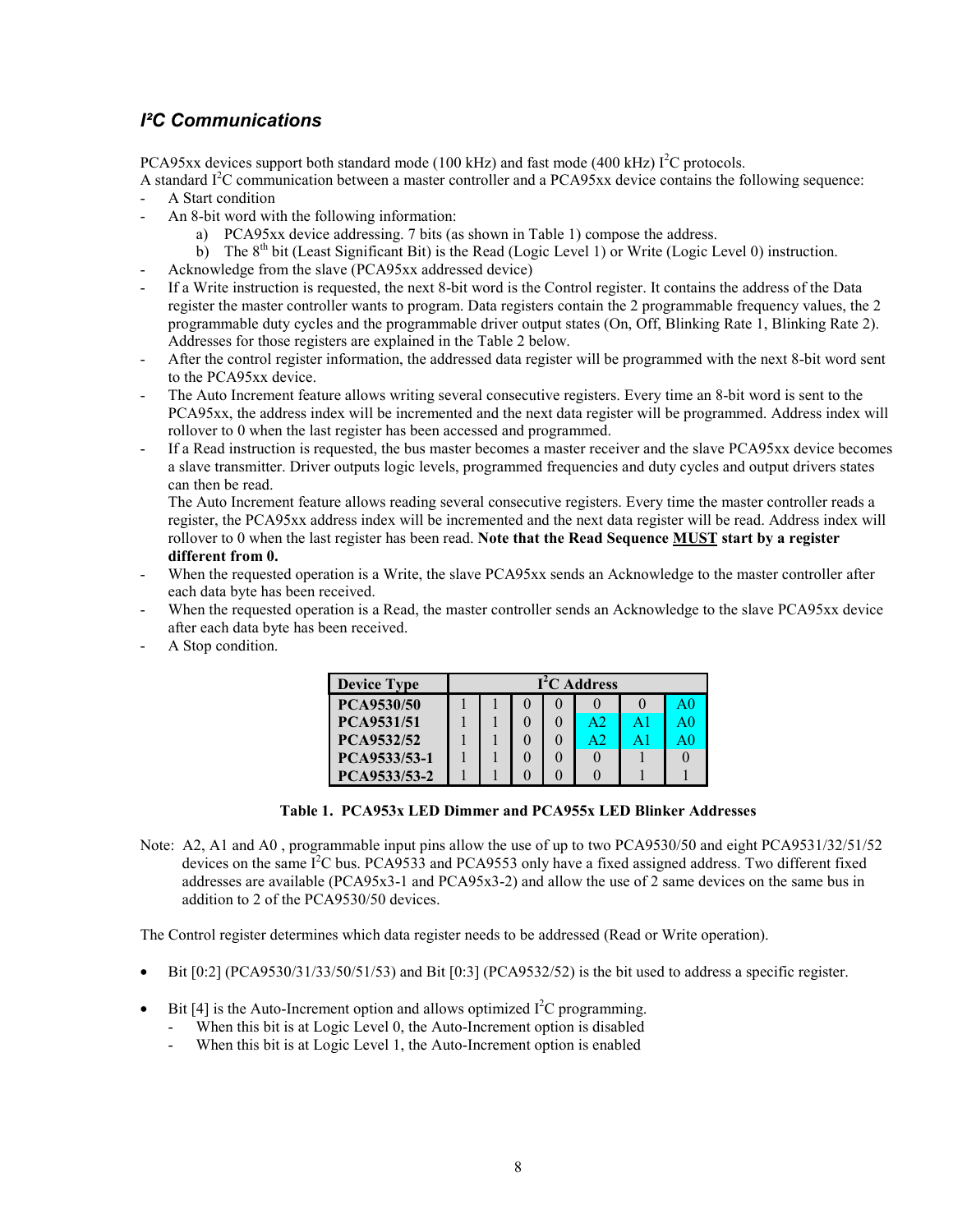<span id="page-8-0"></span>

|              |              | 5              | 4            | 3            |              |              |              | PCA9530/33/50/53                  | <b>PCA9531/51</b>        | PCA9532/52                          |
|--------------|--------------|----------------|--------------|--------------|--------------|--------------|--------------|-----------------------------------|--------------------------|-------------------------------------|
| $\Omega$     | $\theta$     | 0              | $\mathbf{X}$ | $\Omega$     | 0            | $\theta$     | $\theta$     | Input Register                    | Input Register           | Input Register 0                    |
| $\Omega$     | $\Omega$     | 0              | $\mathbf{x}$ | $\Omega$     | $\Omega$     | $\theta$     |              | Frequency Prescaler 0             | Frequency Prescaler 0    | Input Register 1                    |
| $\theta$     | $\Omega$     | $\Omega$       | $\mathbf{x}$ | $\Omega$     | $\theta$     |              | $\theta$     | PWM Register 0                    | PWM Register 0           | Frequency Prescaler 0               |
| $\Omega$     | $\Omega$     | $\overline{0}$ | $\mathbf{x}$ | $\Omega$     | $\theta$     |              |              | Frequency Prescaler 1             | Frequency Prescaler 1    | PWM Register 0                      |
| $\Omega$     | $\Omega$     | 0              | $\mathbf{x}$ | $\theta$     |              | $\theta$     | $\theta$     | <b>PWM</b> Register 1             | PWM Register 1           | Frequency Prescaler 1               |
| $\theta$     | $\Omega$     | $\theta$       | $\mathbf{x}$ | $\Omega$     |              | $\Omega$     |              | LED Selector $(0 \text{ and } 1)$ | LED Selector $0(0 to 3)$ | <b>PWM</b> Register 1               |
| $\Omega$     | $\Omega$     | 0              | $\mathbf{x}$ | $\Omega$     |              |              | $\Omega$     | Not allowed                       | LED Selector $1(4 to 7)$ | LED Selector $0$ (0 to 3)           |
| $\theta$     | $\Omega$     | $\Omega$       | $\mathbf{x}$ | $\Omega$     |              |              |              | Not allowed                       | Not allowed              | LED Selector 1 (4 to 7)             |
| $\Omega$     | $\Omega$     | $\overline{0}$ | $\mathbf{x}$ |              | $\Omega$     | $\theta$     | $\Omega$     | Not allowed                       | Not allowed              | LED Selector $2(8 \text{ to } 11)$  |
| $\Omega$     | $\Omega$     | $\Omega$       | $\mathbf{x}$ |              | $\Omega$     | $\theta$     |              | Not allowed                       | Not allowed              | LED Selector $3(12 \text{ to } 15)$ |
| $\mathbf{x}$ | $\mathbf{x}$ |                | X            | $\mathbf{x}$ | $\mathbf{x}$ | $\mathbf{x}$ | $\mathbf{x}$ | Not allowed                       | Not allowed              | Not allowed                         |
| $\mathbf{x}$ |              | $\mathbf{x}$   | $\mathbf{X}$ | $\mathbf{x}$ | X            | $\mathbf{x}$ | $\mathbf{x}$ | Not allowed $(*)$                 | Not allowed $(*)$        | Not allowed $(*)$                   |
|              | X            | $\mathbf{X}$   | $\mathbf{X}$ | X            | $\mathbf x$  | X            | $\mathbf{x}$ | Not allowed                       | Not allowed              | Not allowed                         |

#### **Table 2. Data Register Mapping**

White means that the registers are Read Only Registers. Light gray means that the registers are Read/Write Registers. Dark gray indicates the not allowed combinations.

(\*): Except "01000000" for the Bypass Mode. For additional information, see Paragraph "Dimming LEDs – Alternative solution using external oscillator", Chapter "APPLICATIONS".

### *How to Program the LED Dimmers and Blinkers*

• Blinking Rates.

Four parameters (PSC0, PWM0, PSC1 and PWM2) define the 2 programmable blink rates, BLINKING RATE 1 and BLINKING RATE 2 .

- BLINKING RATE 1 is determined by the set of values PSC0 and PWM0
- BLINKING RATE 2 is determined by the set of values PSC1 and PWM1
- PSC0 and PSC1 values determine the blinking frequency and are programmed by writing data in the registers "Frequency Prescaler 0" and "Frequency Prescaler 1". The frequency can be programmed between  $160$  Hz (period = 6.25 ms) and 0.625 Hz (period = 1.6 s) for the LED Dimmers and 40 Hz (period = 25 ms) and 0.156 Hz (period = 6.4 s) for the LED Blinkers in 256 steps.
- PWM0 and PWM1 values determine the duty cycle, which is the ratio between the ON time and the period and are programmed by writing data in the registers "PWM Register 0" and "PWM Register 1". The blinking rate (duty cycle) can be programmed between 100% (default) and 0.4 % in 256 steps for the Blinkers (PCA955x) and 0% (default) to 99.6 % for the Dimmers (PCA953x).

Figure 2 gives more information on those 4 parameters.

Each parameter is an 8-bit word and can vary from  $00<sub>h</sub>$  to FF<sub>h</sub> (0 to 255 in decimal). The register addressing is explained in Table 2.

Example using the PCA955x devices:

|                          |                  | Decimal value | Hexadecimal Value |
|--------------------------|------------------|---------------|-------------------|
| BLINKING RATE $1 =$      | PSC <sub>0</sub> |               |                   |
| 1 Hz, 50 $\%$ duty cycle | PWM <sub>0</sub> | 128           | 80                |
| BLINKING RATE $2 =$      | PSC <sub>1</sub> |               | 09                |
| 4 Hz, 25 % duty cycle    | PWM1             | 192           | F4                |

**Table 3. Data Register Mapping**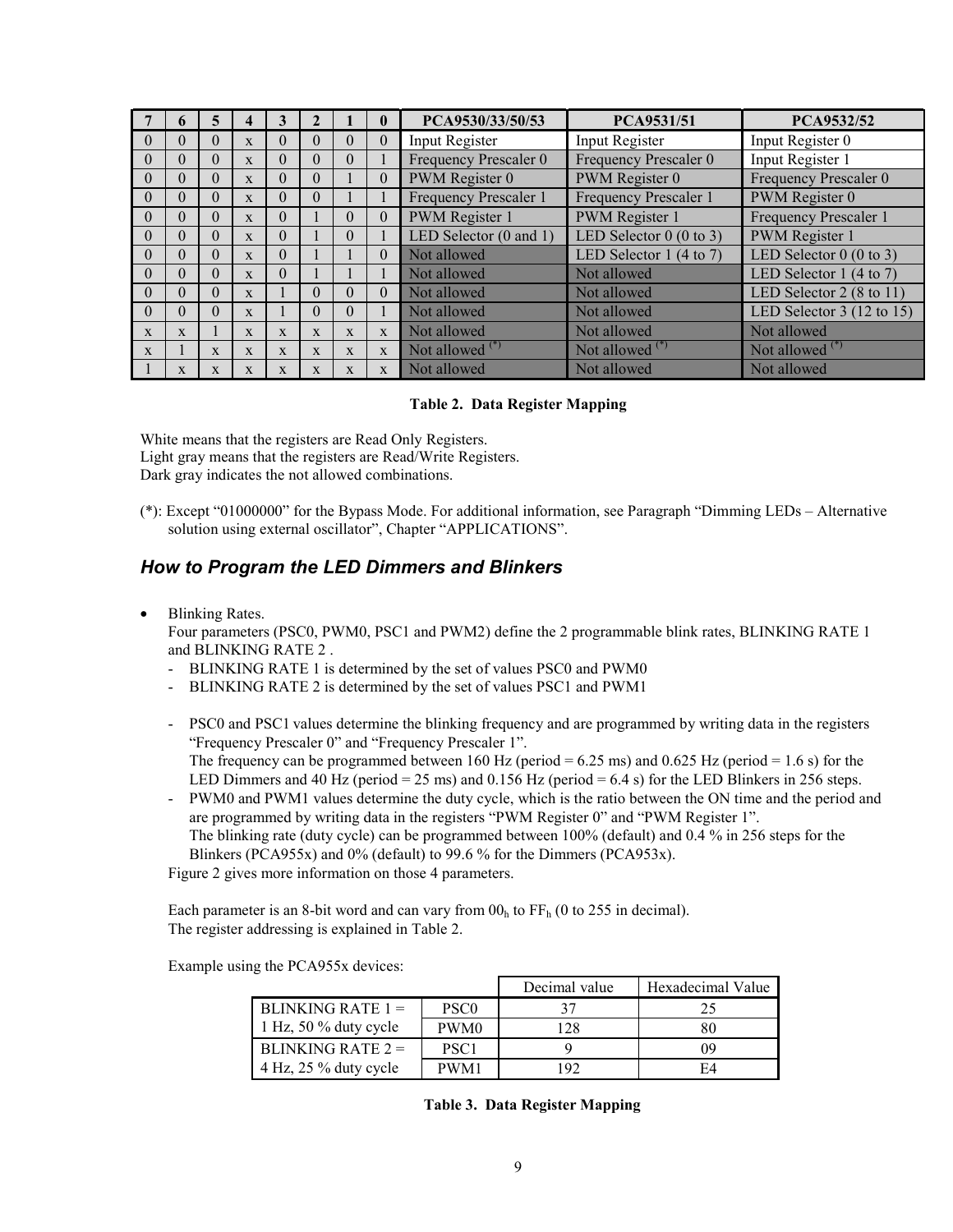

#### **Figure 2. Blinking Waveforms**

Note: the waveforms above represent the LED ON and LED OFF states.

A "LED ON" state means that the LEDx pin logic level is "0" (Ground)

A "LED OFF" state means that the LEDx pin logic level is "Hi-Z" (Floating)

• Output Driver States

Once the 4 values have been programmed, the output driver state can be chosen between the 2 predefined blinking rate, a permanent ON state or a permanent OFF state.

This is done by writing the LED Selector register(s). The register addressing is explained in Table 2. Table 3 gives mapping information for each LED Selector Register.

|                   |                       |                   | 6               | 5                | $\boldsymbol{4}$ | 3                |                  |                   | $\mathbf 0$ |                  |  |
|-------------------|-----------------------|-------------------|-----------------|------------------|------------------|------------------|------------------|-------------------|-------------|------------------|--|
| <b>PCA9530/50</b> | <b>LED Selector</b>   |                   | <b>Not Used</b> |                  | <b>Not Used</b>  |                  | LED <sub>1</sub> | LED <sub>0</sub>  |             |                  |  |
|                   | <b>LED</b> Selector 0 |                   | LED3            |                  |                  |                  | LED <sub>2</sub> | LED <sub>1</sub>  |             | LED <sub>0</sub> |  |
| PCA9531/51        | <b>LED</b> Selector 1 |                   | LED7            |                  | LED <sub>6</sub> |                  | LED <sub>5</sub> | LED4              |             |                  |  |
|                   | LED Selector 0        | LED <sub>3</sub>  |                 | LED <sub>2</sub> |                  | LED1             |                  | LED <sub>0</sub>  |             |                  |  |
|                   | <b>LED</b> Selector 1 | LED7              |                 |                  |                  | LED <sub>6</sub> |                  | LED <sub>5</sub>  |             | LED4             |  |
| PCA9532/52        | <b>LED</b> Selector 2 | LED <sub>11</sub> |                 |                  | LED10            | LED <sub>9</sub> |                  | LED <sub>8</sub>  |             |                  |  |
|                   | <b>LED</b> Selector 3 | LED15             |                 | LED14            |                  | LED13            |                  | LED <sub>12</sub> |             |                  |  |
| <b>PCA9533/53</b> | <b>LED Selector</b>   | LED3              |                 | LED2             |                  | LED1             |                  |                   | LED0.       |                  |  |

#### **Table 4. LED Selector Registers Mapping**

Table 4 and 5 explain the different Output driver states.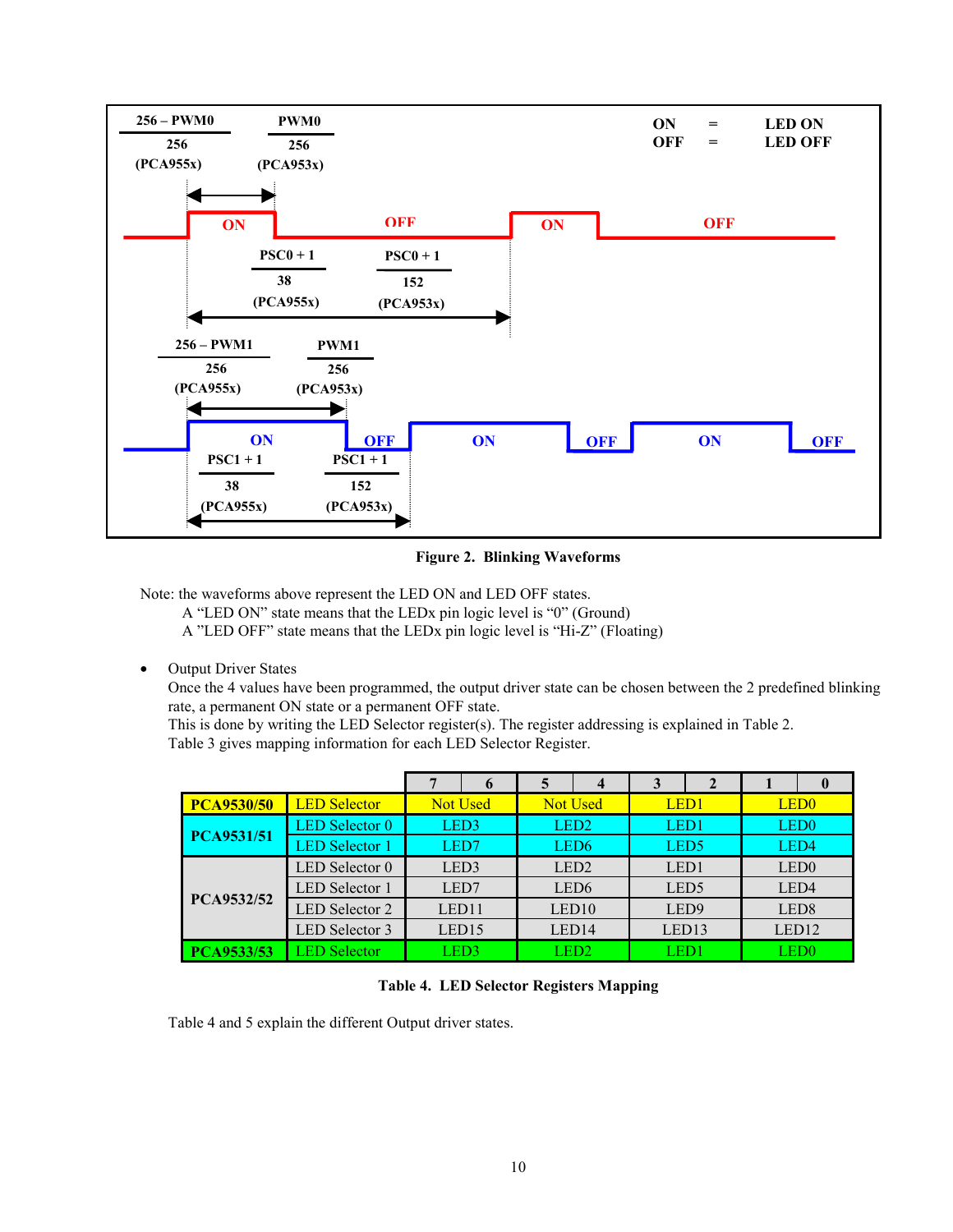| <b>LEDx</b> |  | <b>Output Driver State</b>                        |
|-------------|--|---------------------------------------------------|
|             |  | Output logic level = $Low - LED$ permanently ON   |
|             |  | Output logic level = $Hi-Z - LED$ permanently OFF |
|             |  | Output blinking at BLINKING RATE 1                |
|             |  | Output blinking at BLINKING RATE 2                |

#### **Table 5. Output Drivers States for PCA955x LED Blinkers**

| <b>MSB</b> | <b>LSB</b> | <b>Output Driver State</b>                        |
|------------|------------|---------------------------------------------------|
|            |            | Output logic level = $Hi-Z - LED$ permanently OFF |
|            |            | Output logic level = $Low - LED$ permanently ON   |
|            |            | Output blinking at BLINKING RATE 1                |
|            |            | Output blinking at BLINKING RATE 2                |

#### **Table 6. Output Drivers States for PCA953x LED Dimmers**

• Register differences between PCA953x Dimmers and PCA955x Blinkers Default values are different between the PCA955x Blinkers and the PCA953x Dimmers. Some software changes need to be done in case of type replacement. Differences are listed below in Table 6 and 7.

|         | <b>PSC</b> Registers<br>Default State |        | <b>Permanently</b><br><b>ON Command</b> | <b>Permanently</b><br><b>OFF</b> State<br>Default State |  |  |
|---------|---------------------------------------|--------|-----------------------------------------|---------------------------------------------------------|--|--|
| PCA953x | 00ь                                   | 160 Hz |                                         |                                                         |  |  |
| PCA955x | $0.156$ Hz                            |        |                                         |                                                         |  |  |

|  |  |  |  | Table 7. PCA953x / PCA955x register differences |
|--|--|--|--|-------------------------------------------------|
|--|--|--|--|-------------------------------------------------|

|         |                 | Frequency (Hz) |       | Duty Cycle $(\% )$ |          |      |
|---------|-----------------|----------------|-------|--------------------|----------|------|
|         | 00 <sub>h</sub> | $\cdots$       |       | 00r                | $\cdots$ |      |
| PCA953x | .60             | $\cdots$       | 0.625 |                    | $\cdots$ | 99.6 |
| PCA955x | 40              | $\cdots$       |       | 100                | $\cdots$ | 0.4  |

#### **Table 8. PCA953x / PCA955x frequency and duty cycle differences**

- Note: Duty Cycle is defined as the ratio between the LED ON time and the total period (ON + OFF time). For the PCA955x, LED can be ON all the time (100%) or almost OFF all the time (0.4%). For the PCA953x, LED can be OFF all the time  $(0.0\%)$  or almost ON all the time  $(99.6\%)$ .
- Auto-Increment Option: Write to the registers
	- The AI (Auto Increment) bit in the Control Register (Bit #4) allows the user to program the device by using a minimum number of  $I^2C$  commands. When set to Logic Level 0, the feature cannot be used. When set to Logic Level 1, the feature is enabled.
	- Blinking Rate 1 & 2 and LED Selector register(s) can be programmed once and will remain valid until a new blinking rate and/or a new output driver state is required.

Without the Auto Increment option, to program all the registers (example given for the PCA9550 below), the  $I<sup>2</sup>C$ command would be the following (dark gray (blue) means that the instruction is generated by the master controller, light gray (yellow) means that the instruction is generated by the slave device):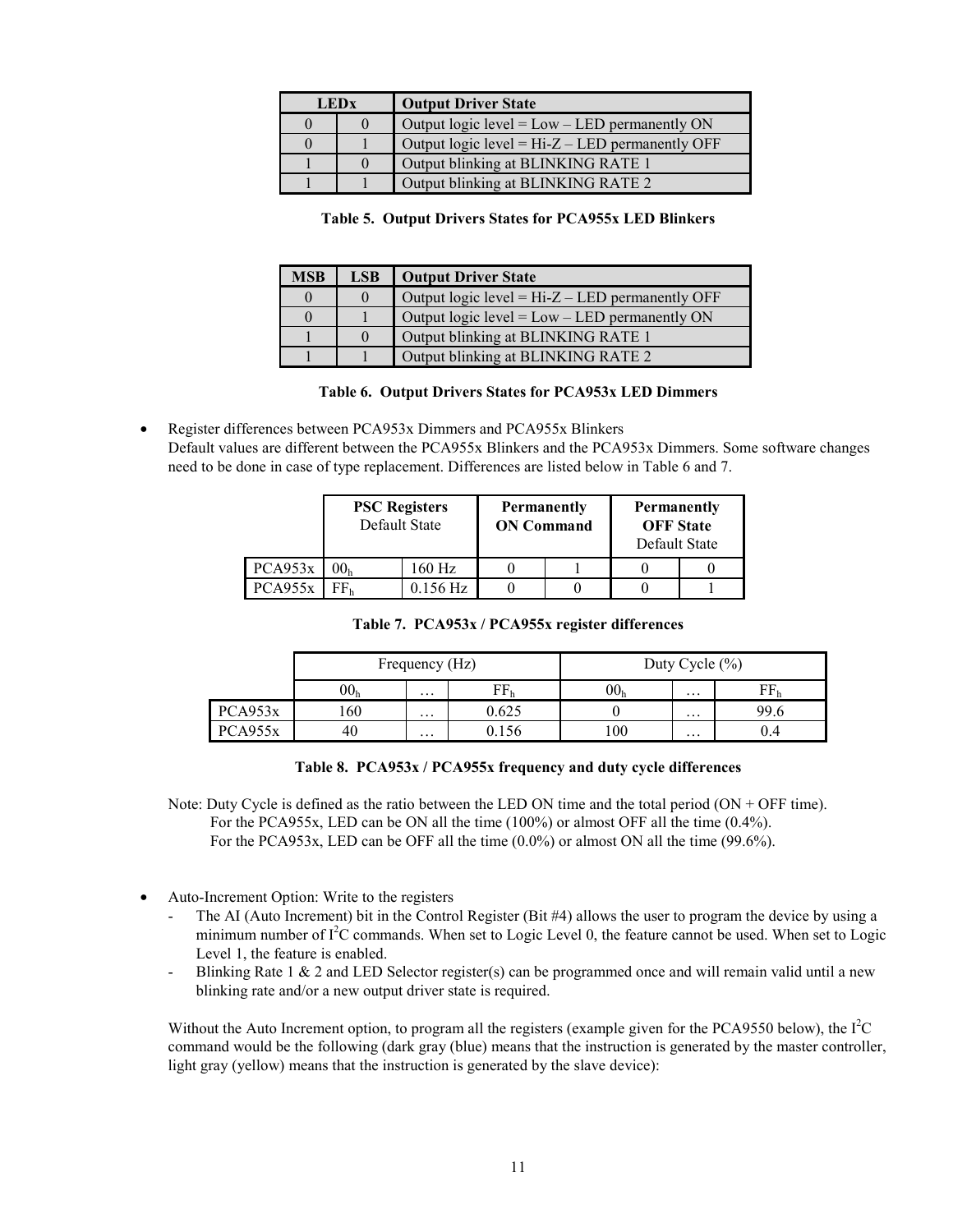| S | <b>PCA9550 Address + Write</b> | A | <b>Control Register - Reg#1</b> |   | Data Reg#1 | А |   |
|---|--------------------------------|---|---------------------------------|---|------------|---|---|
| S | <b>PCA9550 Address + Write</b> | A | <b>Control Register - Reg#2</b> | A | Data Reg#2 | Α |   |
| S | <b>PCA9550 Address + Write</b> | A | <b>Control Register - Reg#3</b> | A | Data Reg#3 | А |   |
| S | <b>PCA9550 Address + Write</b> | A | <b>Control Register - Reg#4</b> | A | Data Reg#4 | А |   |
| S | <b>PCA9550 Address + Write</b> | A | <b>Control Register - Reg#5</b> | A | Data Reg#5 |   | D |

Reg#1 is the Frequency Prescaler 0 Register (PSC0). Reg#2 is the PWM Register 0 (PWM0). Reg#3 is the Frequency Prescaler 1 Register (PSC1). Reg#4 is the PWM Register 1 (PWM1). Reg#5 is the LED Selector Register (LS0). S is the Start Command or the Re-Start Command. P is the Stop Command.

A is the Acknowledge sent by the addressed slave PCA9550 device.

With the Auto Increment Option, to program all the registers (example given for the PCA9550 below), the  $I<sup>2</sup>C$ command is the following (dark gray (blue) means that the instruction is generated by the master controller, light gray (yellow) means that the instruction is generated by the slave device):

| Ð | <b>PCA9550 Address + Write</b> | <b>Control Register-Reg#1 - AI=1</b> | Data Reg#1 |  |
|---|--------------------------------|--------------------------------------|------------|--|
|   | Data Reg#2                     | Data Reg#3                           | Data Reg#4 |  |
|   | Data Reg#5                     |                                      |            |  |

When the Auto-Increment option is set (AI=1), the internal index counter (counter initialized to 1 in our example above) will be incremented after each byte is sent to the PCA9550.

Note: When the index counter reaches its maximum values (5 for the PCA9530/50 and PCA9533/53, 6 for the PCA9531/51, 9 for the PCA9532/52), it will rollover to 0 and overwrite the previous data if the master controller sends another 8-bit word.

• Auto-Increment Option: Read from the registers

This feature can also be used in a Read mode and may be used to optimize a Reading sequence.

Without the Auto Increment Option, to read the PSC0, PWM0, PSC1, PWM1 programmed values (Example given for the PCA9552 below), the  $I<sup>2</sup>C$  command would be the following (dark gray (blue) means that the instruction is generated by the master controller, light gray (yellow) means that the instruction is generated by the slave device):

| $\overline{\mathbf{S}}$ | <b>PCA9552 Address + Write</b>  |   | A                | <b>Control Register - Reg#2</b> | Δ                | S                                    | <b>PCA9552 Address + Read</b> | А |
|-------------------------|---------------------------------|---|------------------|---------------------------------|------------------|--------------------------------------|-------------------------------|---|
|                         | Data Reg#2                      | А | S                | <b>PCA9552 Address + Write</b>  | Δ                | <b>Control Register - Reg#3</b><br>A |                               |   |
| S                       | <b>PCA9552 Address + Read</b>   |   | A                | Data Reg#3                      | А                | S<br><b>PCA9552 Address + Write</b>  |                               | А |
|                         |                                 |   |                  |                                 |                  | Data Reg#4<br>А                      |                               |   |
|                         | <b>Control Register - Reg#4</b> | А | S                | <b>PCA9552 Address + Read</b>   | $\blacktriangle$ |                                      |                               |   |
| S.                      | <b>PCA9552 Address + Write</b>  |   | $\blacktriangle$ | <b>Control Register - Reg#5</b> | A                | <sub>S</sub>                         | <b>PCA9552 Address + Read</b> | A |

With the Auto Increment Option, to read the same 4 registers (Example given for the PCA9552 below), the  $I<sup>2</sup>C$ command is the following (dark gray (blue) means that the instruction is generated by the master controller, light gray (yellow) means that the instruction is generated by the slave device):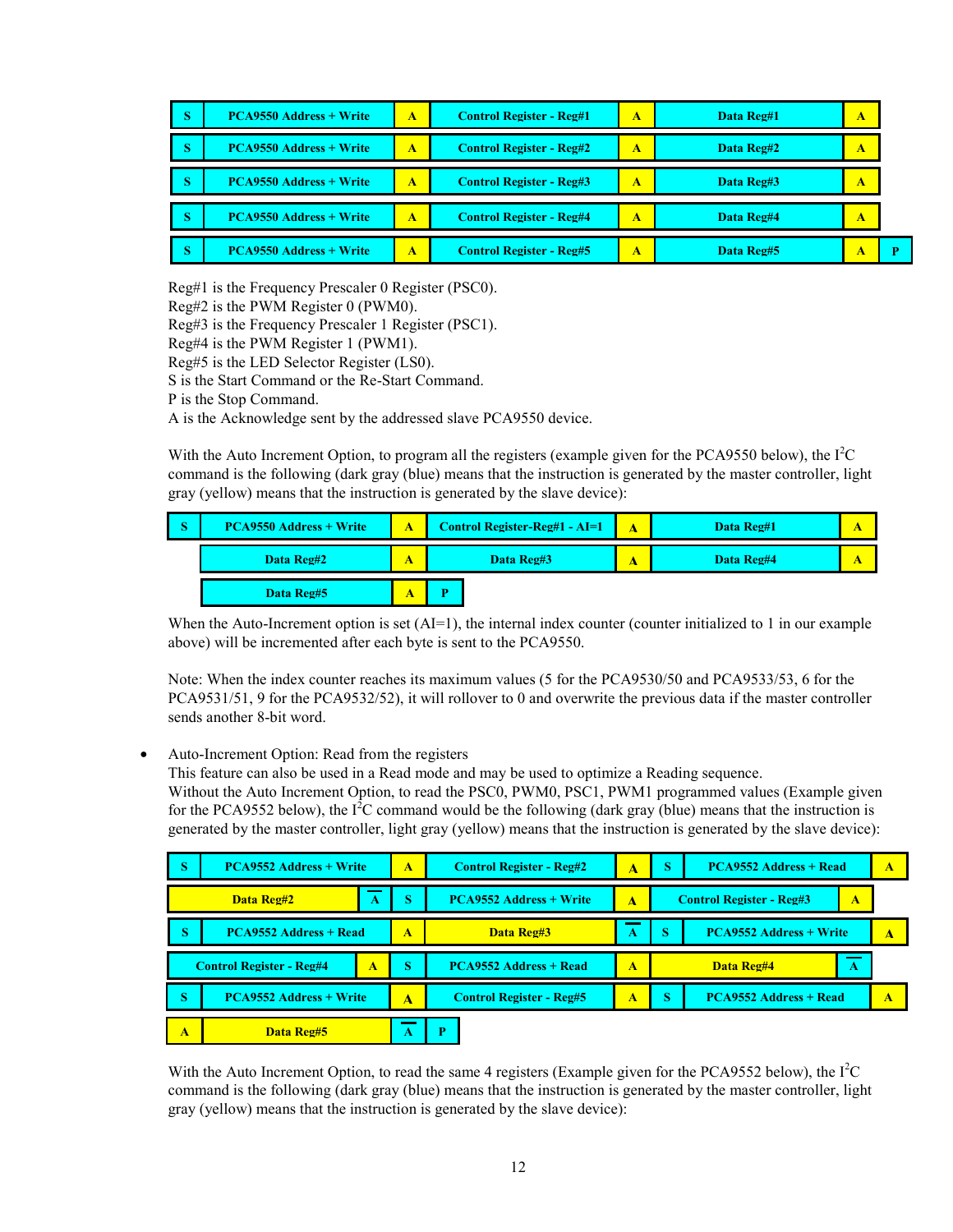<span id="page-12-0"></span>

When the Auto-Increment option is set  $(AI=1)$ , the internal index counter (counter initialized to 1 in our example above) will be incremented after each 8-bit word Data sent by the PCA9552. The next 8-bit word Data sent by the PCA9552 will automatically come from the following Data register.

Note: When the index counter reaches its maximum values (5 for the PCA9530/50 and PCA9533/53, 6 for the PCA9531/51, 9 for the PCA9532/52), it will rollover to 0 if another 8-bit word is sent by the master controller.

Important Note: When a Read sequence is initiated and the AI bit is set to Logic Level 1, the Read Sequence **MUST** start by a register different from 0.

### *How to use unused bits as General Purpose I/O*

Output drivers can also be used as General Purpose Input/Outputs (GPIOs) if they are not used to blink LEDs.

Use as output:

The PCA95xx outputs have an Open Drain Output structure. A pull-up to  $V_{DD}$  is then required if the Output pin has to drive an external device.

Program the 2 bits in the corresponding LED Selector Register as following:

|                  | PCA953x | PCA955x |
|------------------|---------|---------|
| Logic Level Low  |         | ОC      |
| Logic Level High | 90      |         |

#### **Table 9. Output drivers used as General Purpose Outputs**

Use as input:

Program the 2-bit word in the corresponding LED Selector Register at 00 (PCA953x) or 01 (PCA955x) to disable the Output Open Drain device.

A Logic Level High or Low can then be applied to the corresponding pin.

A master controller can then the read logic Level by requesting a Read on the corresponding Input Register (see Data Register mapping in Table 2)

## *Interfacing the PCA95xx devices with LED*

LED driver output stages have an open drain structure and have the following characteristics:

- 6.0 V tolerant
- 25 mA maximum sinking current capability  $(a)$  0.7 V drop and 5.5 V V<sub>DD</sub>

If the application is within the limits described above, the LED(s) can then be connected directly to the Philips PCA95xx devices. If more than 25 mA are required and/or more than 6.0V needs to be applied to the PCA95xx LED Dimmers or Blinkers I/O, an additional stage needs to be added. A simple PNP transistor withstanding the application requirements can be used to make such an interface, as shown in Figure 3.

 $R_1$  needs to be calculated upon the LED current requirement and  $V_{DD}$ .  $R_3$ ,  $R_4$ ... to  $R_n$  and  $R_X$  are function of the LED characteristics and the brightness requirements.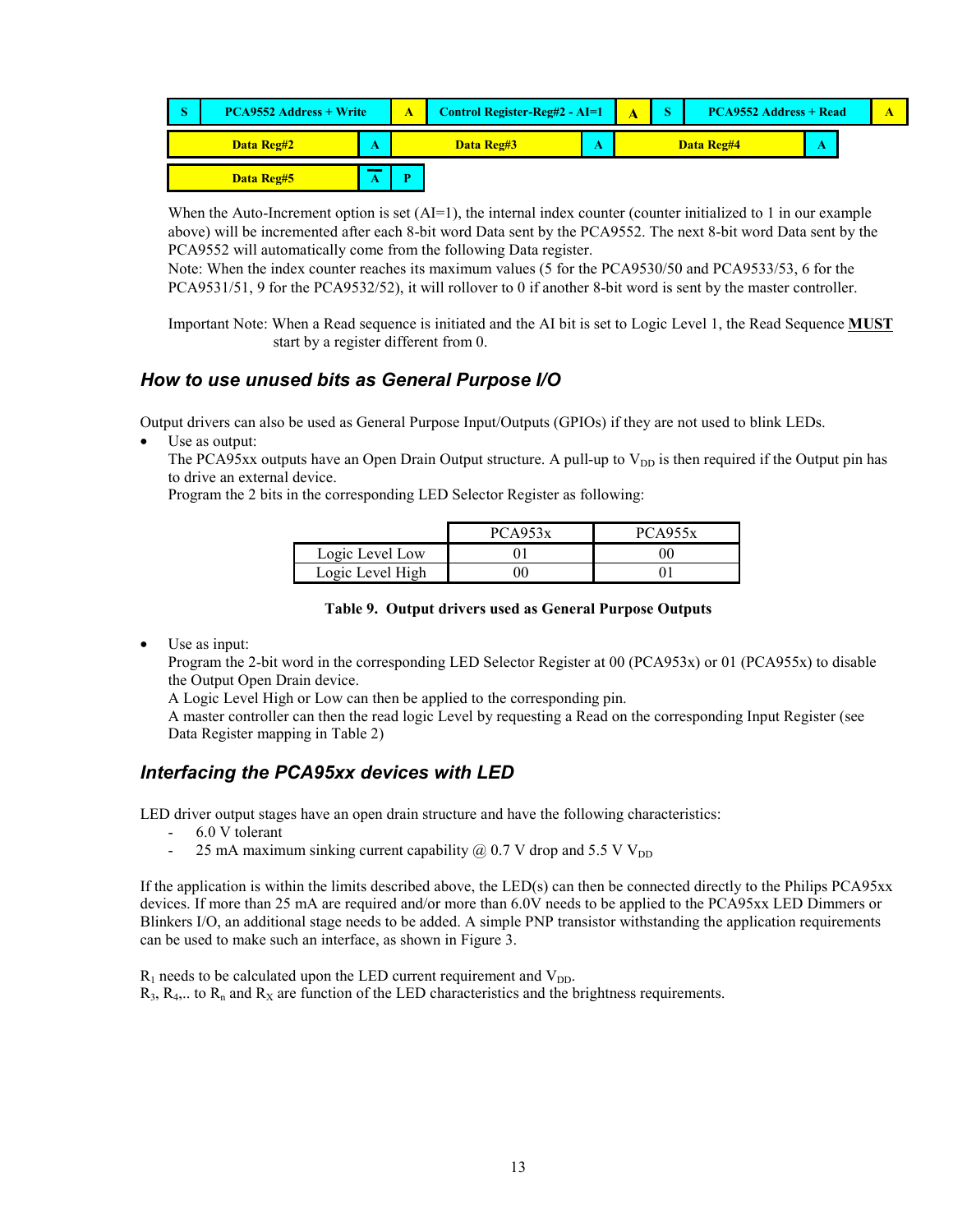<span id="page-13-0"></span>

#### **Figure 3. Interfacing the PCA95xx output drivers**

# **APPLICATIONS**

# *Blinking LEDs*

The large blinking frequency range makes the PCA955x LED Blinkers suitable to generate different visual messages depending on specific situations. A typical example could be an application where LEDs are ON or blink at a very low speed when no warning or alarm is present. When such a warning or alarm is detected by the system, LEDs can be programmed to blink at a faster speed to catch the attention of an operator or to show a specific problem. Another application can be a cellular phone with LEDs blinking at slow speed when in standby mode and blinking faster when an incoming call is detected.

The PCA953x LED Dimmer devices can also be used to blink LEDs in addition of dim LEDs, but the maximum blink period is limited to 1.6 seconds. If blink rates higher than 1.6 seconds are required (e.g., status indication with frequency of 6 seconds with a short 4% duty cycle), then the master would have to send a command to the device to turn the LED on for 240 ms and off for the 5.76 seconds as it would for a normal GPIO.

#### • Example 1: 2-alarm system

A very easy way to program a 2-alarm system can be done by using a PCA9550 that blinks 2 LEDs at slow speed when the system in on normal mode. When Alarm 1 and/or Alarm 2 is generated by an external device or condition, the master will make LED<sub>0</sub> blink (if Alarm 1 detected) and/or LED<sub>1</sub> (if Alarm 2 is detected) faster until Alarm 1 and/or Alarm 2 is cleared.

A possible implementation of such system is described in Figure 3.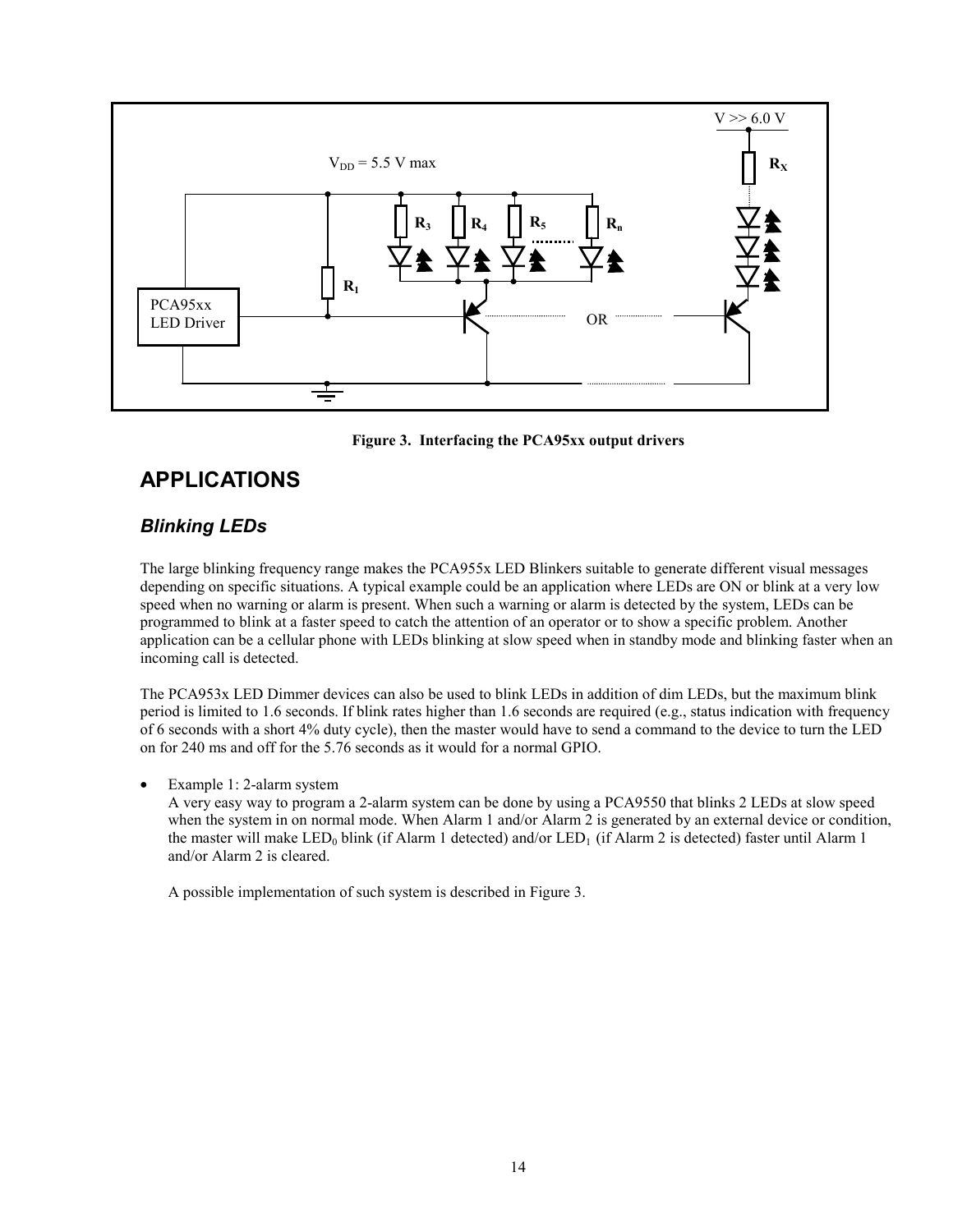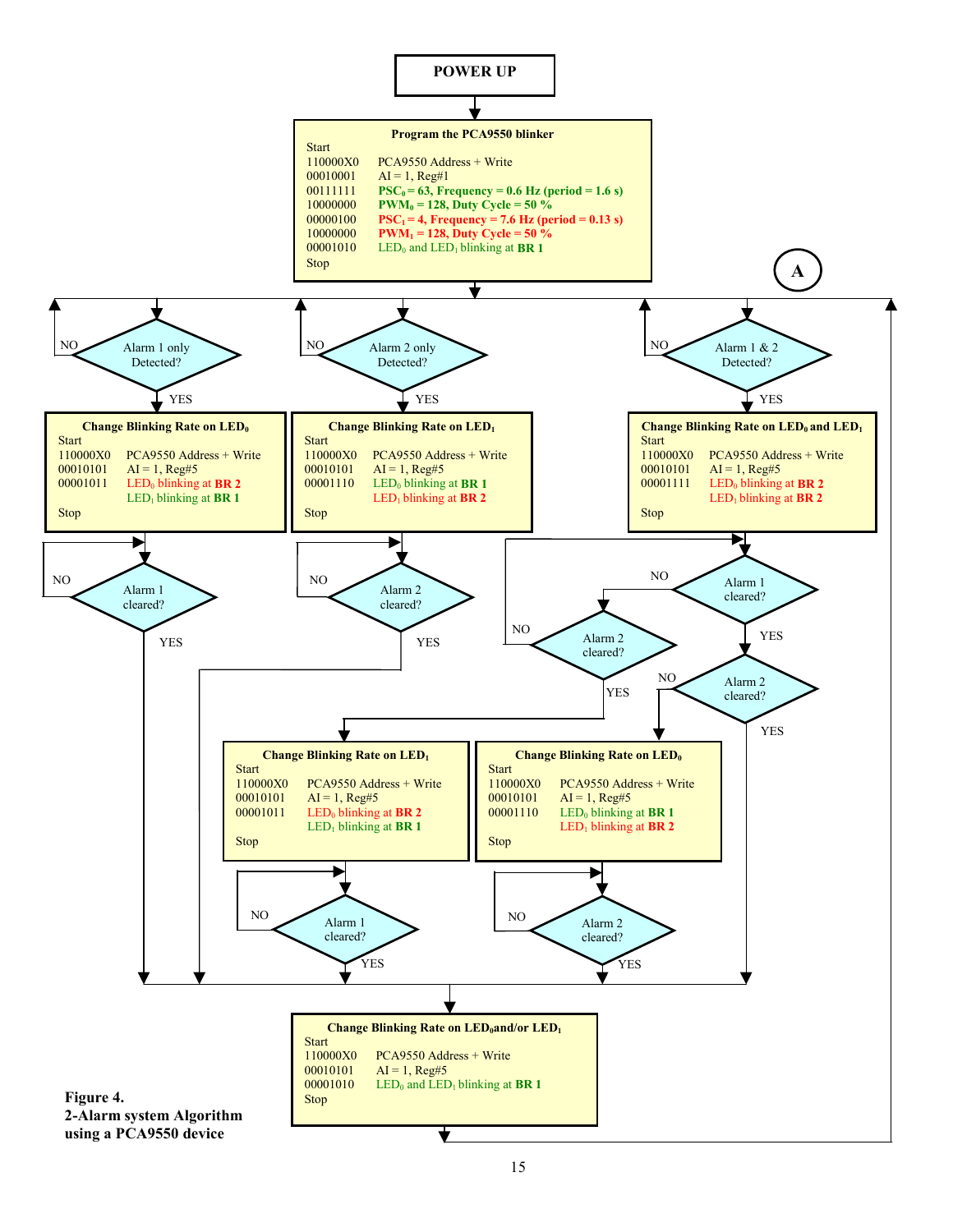Note:

**0**

- BR 1 stands for Blinking Rate 1 (Green in the algorithm) and represents a slow blinking (no Alarm condition)
- BR 2 stands for Blinking Rate 2 (Red in the algorithm) and represents a fast blinking (Alarm condition)
- If a new Alarm condition occurs (in addition of an already existing one), the algorithm will go to the entry point A immediately.
- Example 2: a more complex blinking scheme

In this example, we show how we can program a "non regular" blinking sequence, in others words, a sequence where the LED control waveform is not a simple square voltage but follows the requirements below.



One simple way to do such blinking sequence is to use one of the LED output drivers to generate the blinking signal and another one to generate a masking signal disabling the blinking. The 2 output driver signals need then to be mixed to create the required LED control signal.

Blinking signal will be as following (I/O1):

- Frequency =  $1$  Hz (Period =  $1$  Hz) Duty Cycle =  $50\%$ Masking signal will be as following (I/O0): Frequency =  $0.25$  Hz (Period = 4 s) Duty Cycle =  $50\%$ **1 0 1**

Schematic using a PCA9550 and the code for this application are shown in Figure 5.





A NOR gate (e.g., Philips 74AHC1G02 PicoGate) is used to create the required LED control signal. The output of the gate controls directly the LED. Pull-up resistors to  $V_{DD}$  are required for I/O0 and I/O1 because of the open-drain structure used for the PCA955x LED blinkers.

R<sub>LED</sub> is calculated upon the LED characteristics and current requirements.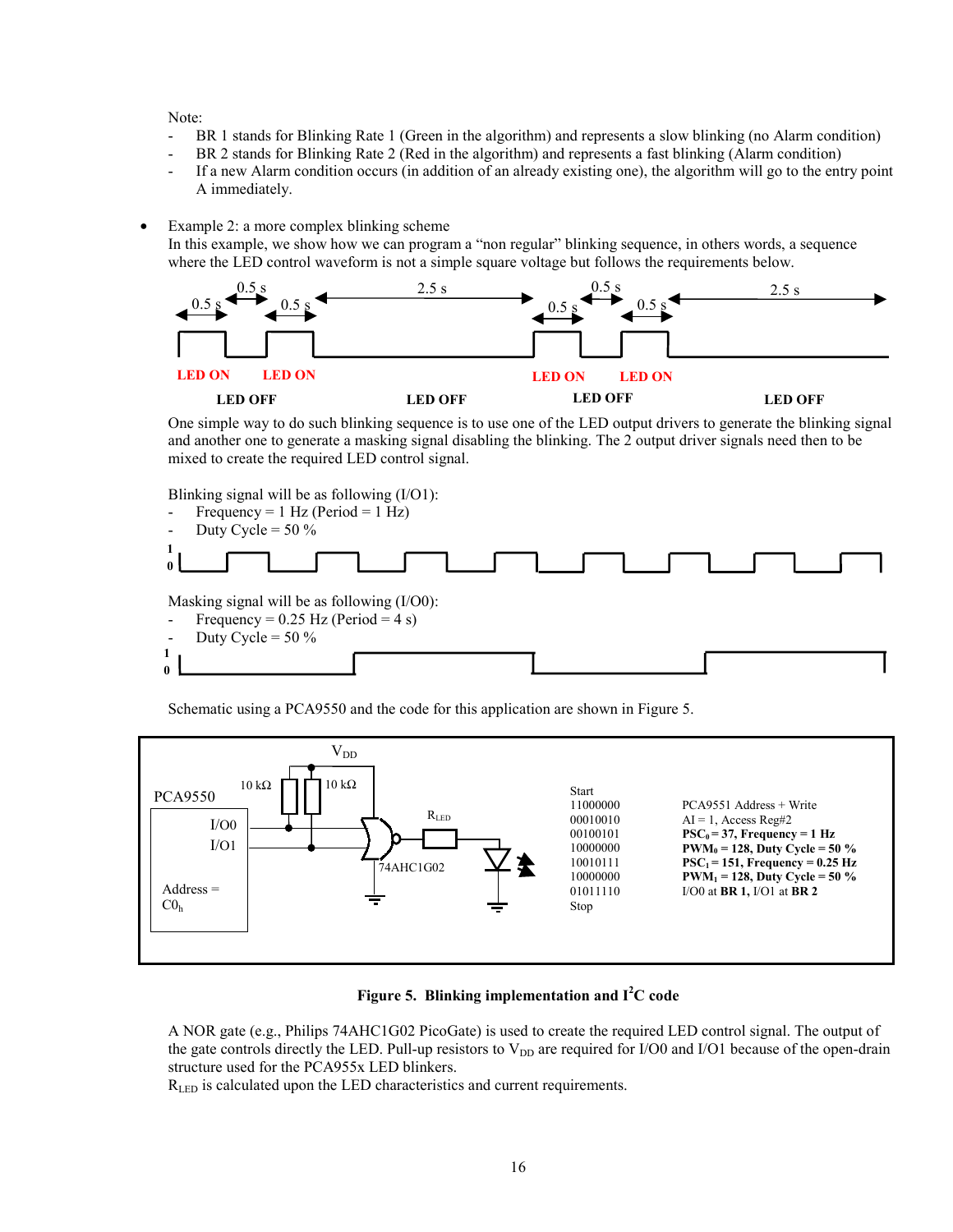**Important note:** There is no synchronization of the I/Os when a change in the LED Selector(s) is done (falling and rising edges may occur at different moments) and some transient state (visible or not to a human eye) may occur at the output of the NOR gate.

Example 3: How to drive Dual Color LEDs 2 different types of Dual Color LEDs are available in the market. They are described in the Figure 6.



**Figure 6. Dual Color LEDs**

The 3-pin type devices have a common Anode and separate Cathode. Current flows in the same direction for both devices and can be both ON at the same time.

The 2-pin type devices are in a back to back configuration. Current flows in 2 different directions and cannot be both ON at the same time.

a) 2-pin device control

Since current control needs to be done in 2 different directions and since the Philips PCA955x/PCA953x devices have only a sinking capability (open drain structure), 4 control signals (4 output drivers) are required to command this type of LED.

For both directions, one output will control the blinking (ON/OFF states) and 3 outputs are used to control the current direction.

The solution also requires 2 external switches (e.g., Philips 74HC1G66 picogates) as shown in Figure 7.



**Figure 7. Proposed solution using a PCA955x device - 2-pin Dual Color LED driving**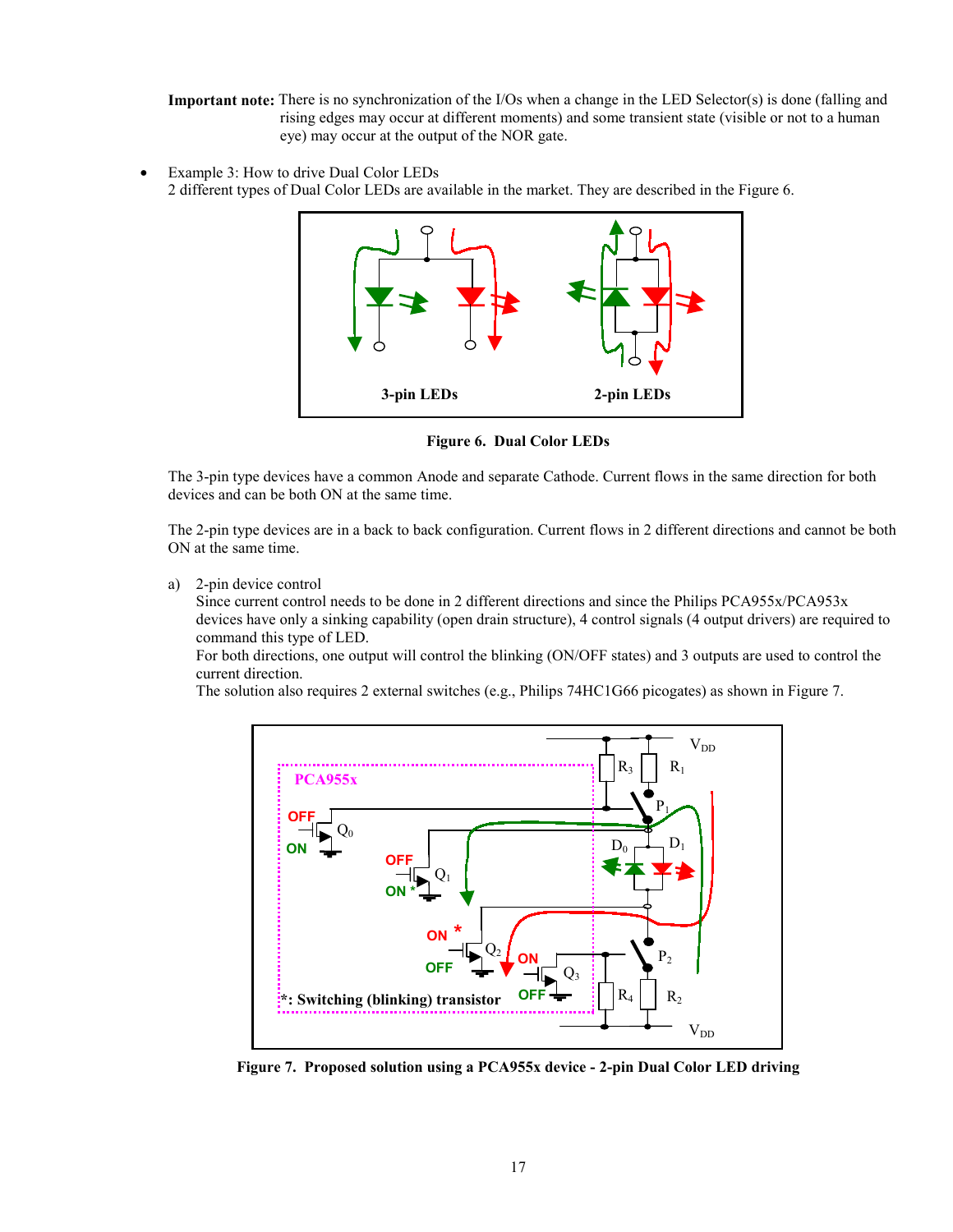$R_1$  and  $R_2$  control the current flowing through the LEDs and are calculated upon the LED characteristics and the current requirements.

 $R_3$  and  $R_4$  are pull-up resistors required (due to the open drain structure) and are typically equal to 10 k $\Omega$ .

P<sub>1</sub> and P<sub>2</sub> are Philips 74LVC1G66 or 74HC1G66 Bilateral Switches.

 $D_0$  and  $D_1$  are the 2 LEDs in the 2-pin Dual Color LED.

 $Q_0$  to  $Q_3$  are the internal NMOS transistors in the PCA955x LED blinker.

To blink the Green LED  $(D_0)$ :

- $Q_0$  needs to be permanently ON (P1 open command signal = 0)
- $Q_1$  needs to be turned ON/OFF at the desired frequency/duty cycle
- $Q_2$  needs to be permanently OFF
- $Q_3$  needs to be permanently OFF (P2 closed command signal = 1)

If we use LED[0:3], the corresponding LED selector register needs to be programmed as following:

- 01011000 if the LED blinks at Blinking Rate 1
- 01011100 if the LED blinks at Blinking Rate 2

To blink the Red LED  $(D_1)$ :

- $Q_0$  needs to be permanently OFF (P1 closed command signal = 1)
- $Q_1$  needs to be permanently OFF
- $Q_2$  needs to be turned ON/OFF at the desired frequency/duty cycle
- $Q_3$  needs to be permanently ON (P2 open command signal = 0)

If we use LED[0:3], the corresponding LED selector register needs to be programmed as following:

- 00100101 if the LED blinks at Blinking Rate 1
- 00110101 if the LED blinks at Blinking Rate 2
- b) 3-pin device control

Since current control is in the same direction, the implementation for a 3-pin type Dual Color LED is much simpler than the 2-pin type device and is the same as a discrete 2-LED solution as shown in Figure 8.



**Figure 8. Proposed solution using a PCA955x device - 3-pin Dual Color LED**

R controls the current flowing through the LEDs and must be calculated upon the LED characteristics and the current requirements.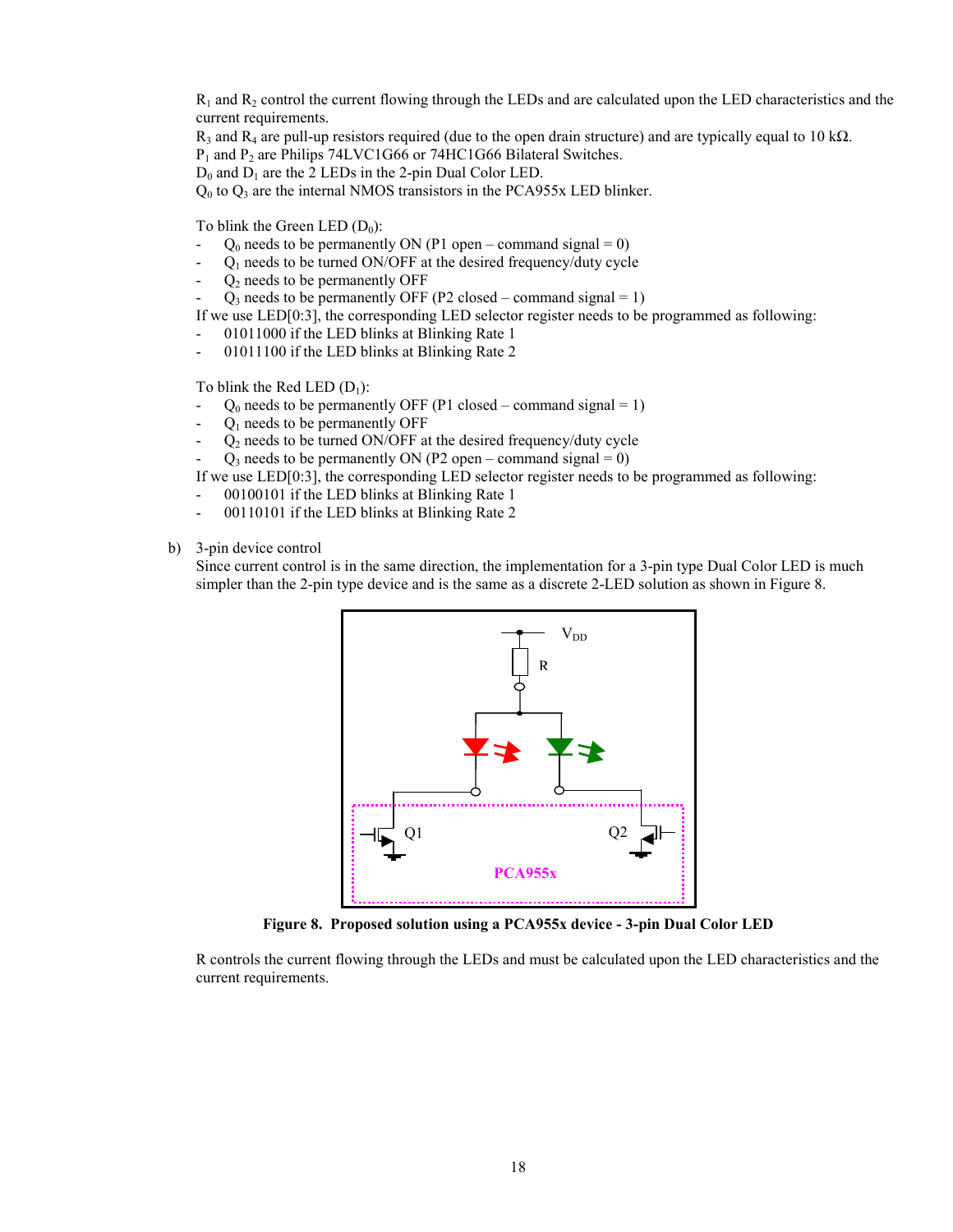# <span id="page-18-0"></span>*Dimming LEDs*

The PCA95xx devices can be used to dim LEDs by changing the duty cycle (i.e., ON over ON+OFF ratio) that will change the average current flowing through the LEDs. The bigger the ON time, the brighter the LED will be. To dim the LEDs, set the frequency to the maximum and then use the duty cycle register to control the brightness of the LED. It has been determined that a frequency above 100 Hz is most effective so that the normal eye cannot see the blinking which limits the use of the PCA955x LED Blinkers in this application (maximum programmable blinking frequency is 40 Hz).

Change the duty cycle over time allows applications like:

- Fade LED lighting (soft power on phase, min to max brightness in few seconds)
- Auto regulated lighting depending on the ambient luminosity (LED is dimmed if in a dark environment)
- Red, blue and green LED color mixing applications (see appendix 3)

The example in Figure 9 shows an application where a progressive power on cycle is required. The algorithm explains how to control a PCA9532 driving a 4x4 LED matrix from the OFF state to a max 99.6% brightness in 5s with 5 different step (20%, 40%, 60%, 80% and 99.6%).



**Figure 9. Progressive Brightness control using the PCA9532 device**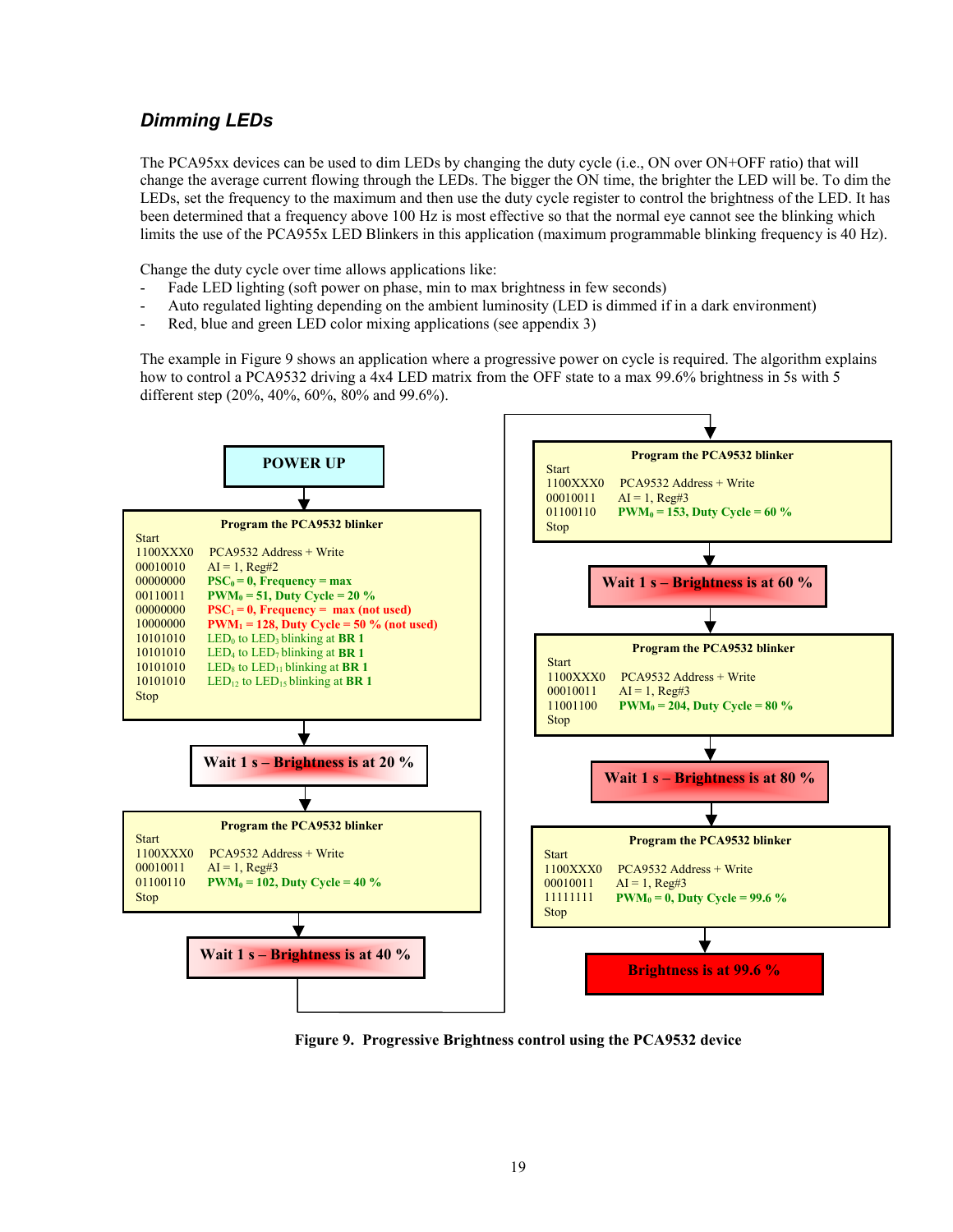# <span id="page-19-0"></span>*Dimming LEDs - Alternative solution using external oscillator*

The PCA955x maximum blinking frequency is about 40 Hz, which may not be fast enough for some specific applications where a small flicker is not acceptable. In order to be able to use these devices and the PCA953x with a blinking frequency higher than the maximum internal frequency, it's possible to bypass the internal oscillator and apply an external clock instead. The higher frequency external clock can also be used in applications like PWM motor control or tone generation (PWM output tied to piezo-electrical crystal or speaker) where higher frequency outputs are required.

Note, there are some limitations when this mode is used:

- Some glue logic is required (1 AND gate or 1 NAND gate depending on the required programmable hardware pin value).
- An additional control pin is required (from the master controller).
- PCA9530/50 cannot support this bypass mode.
- Output drivers LED0 and LED1 cannot be used with this bypass mode.
- PCA95xx cannot be addressed when the Bypass mode is active. The master must go back to the normal mode to address the slave when this is required.
- Maximum frequency input is dependent on the maximum required frequency at the output driver. Tone generator or fan controller applications may require maximum output frequencies in the 10 to 25 kHz range, thus requiring a maximum input frequency in the 5.1 to 12.8 MHz range.



**Figure 10. Solution a) – A0 needs to be programmed at Logic Level Low**



**Figure 11. Solution b) – A0 needs to be programmed at Logic Level High**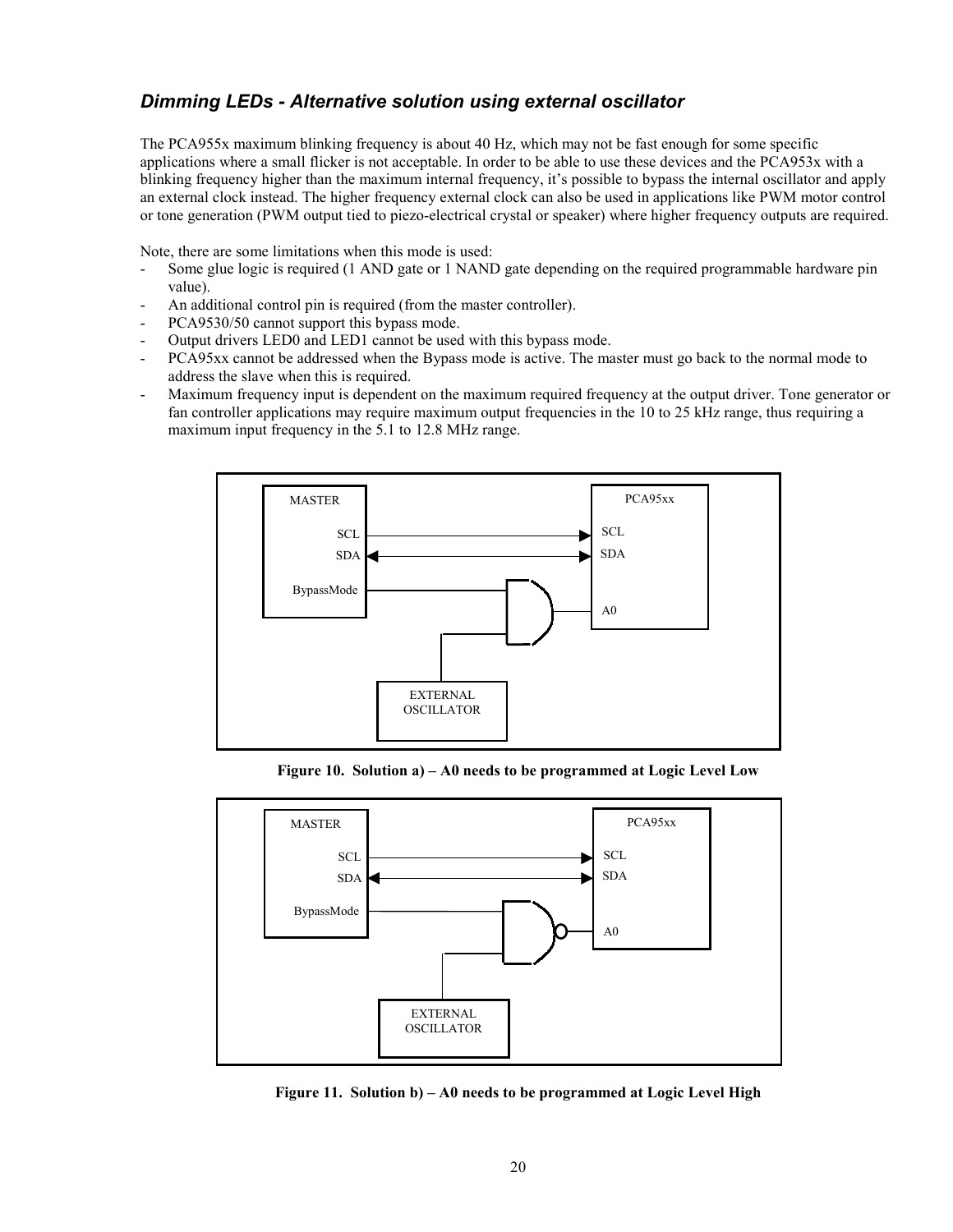<span id="page-20-0"></span>Bypass mode is generated in 2 sequences:

- The master controller makes a Bypass mode request by addressing the targeted PCA95xx device, writing 01000000  $(40<sub>h</sub>)$  in the Control register and generating a STOP command.
- The master controller switches to the bypass mode through the Bypass Mode control bit.

Bypass Mode control bit is controlled by the master control and is described as following: BypassMode = 0: Normal mode, internal oscillator clock used  $A0 = 0$  in solution a),  $A0=1$  in solution b). BypassMode =  $1$ : Bypass mode, external clock applied to the PCA95xx device

When the Bypass mode is active, the output driver frequency follows the equation:

External Clock Frequency

Output Driver Frequency =

512 (PSCx + 1)

Where PSCx is the decimal value programmed in the Frequency Prescaler  $x (x = 0 \text{ or } 1)$ .

Mode of operation

- 1. Power-up the PCA95xx device with Normal mode active (BypassMode =  $0$ )
- 2. In normal mode (BypassMode = 0), the PCA95xx device can be addressed and can be programmed (PSC0, PSC1, PWM0, PWM1, output driver states).
- 3. Switch to Bypass mode ( $I^2C$  Bypass mode request and then BypassMode = 1). The external clock will be applied to pin A0 and the output driver frequencies will follow the equation above.
- 4. If an access to the PCA95xx is required (read registers, reprogram the device), the master controller must go to Normal mode first (BypassMode = 0), generate the required  $\vec{l}^2C$  commands and go back to Bypass mode ( $\vec{l}^2C$ Bypass mode request and then BypassMode  $= 1$ ). During this time, the external clock will not be applied to the PCA95xx anymore but the access can be short enough not to be seen by a human eye.
- 5. Go through step 4 every time an access to the PCA95xx is required.

| BypassMode bit          |                                                                                                                                              |      |                          |
|-------------------------|----------------------------------------------------------------------------------------------------------------------------------------------|------|--------------------------|
|                         |                                                                                                                                              |      |                          |
| $I^2C$ bus              |                                                                                                                                              |      |                          |
| Device Programming      | PCA95xx not addressed by the master                                                                                                          |      | PCA95xx not addressed    |
|                         |                                                                                                                                              |      | by the master            |
|                         | Program changes – PCA95xx Programming                                                                                                        |      |                          |
| A0 when programmed to 0 |                                                                                                                                              |      |                          |
|                         | ∏∏∏∏∏<br>unnn<br>N N N N N N N                                                                                                               | nnnn |                          |
|                         |                                                                                                                                              |      |                          |
| A0 when programmed to 1 |                                                                                                                                              |      |                          |
|                         | OOOOO                                                                                                                                        |      | ヿヿ <b>ゖ゙゙゚゚゚゚゚ヿヿヿヿ</b> ゖ |
|                         |                                                                                                                                              |      |                          |
|                         | During this time, the external clock is not applied to the PCA95xx.<br>However, due to the fast $I^2C$ programming, this will not be seen by |      |                          |
| a human eye.            |                                                                                                                                              |      |                          |

**Figure 12. Bypass Mode waveforms**

## *General Purpose I/O*

The LED Dimmers and Blinkers feature open drain outputs that sink 25 mA per bit with a maximum of 50 mA for the PCA9530/50, 100 mA for the PCA9531/33/51/53 and 200 mA (100 mA per 8-bit group) for the PCA9532/52. Any bits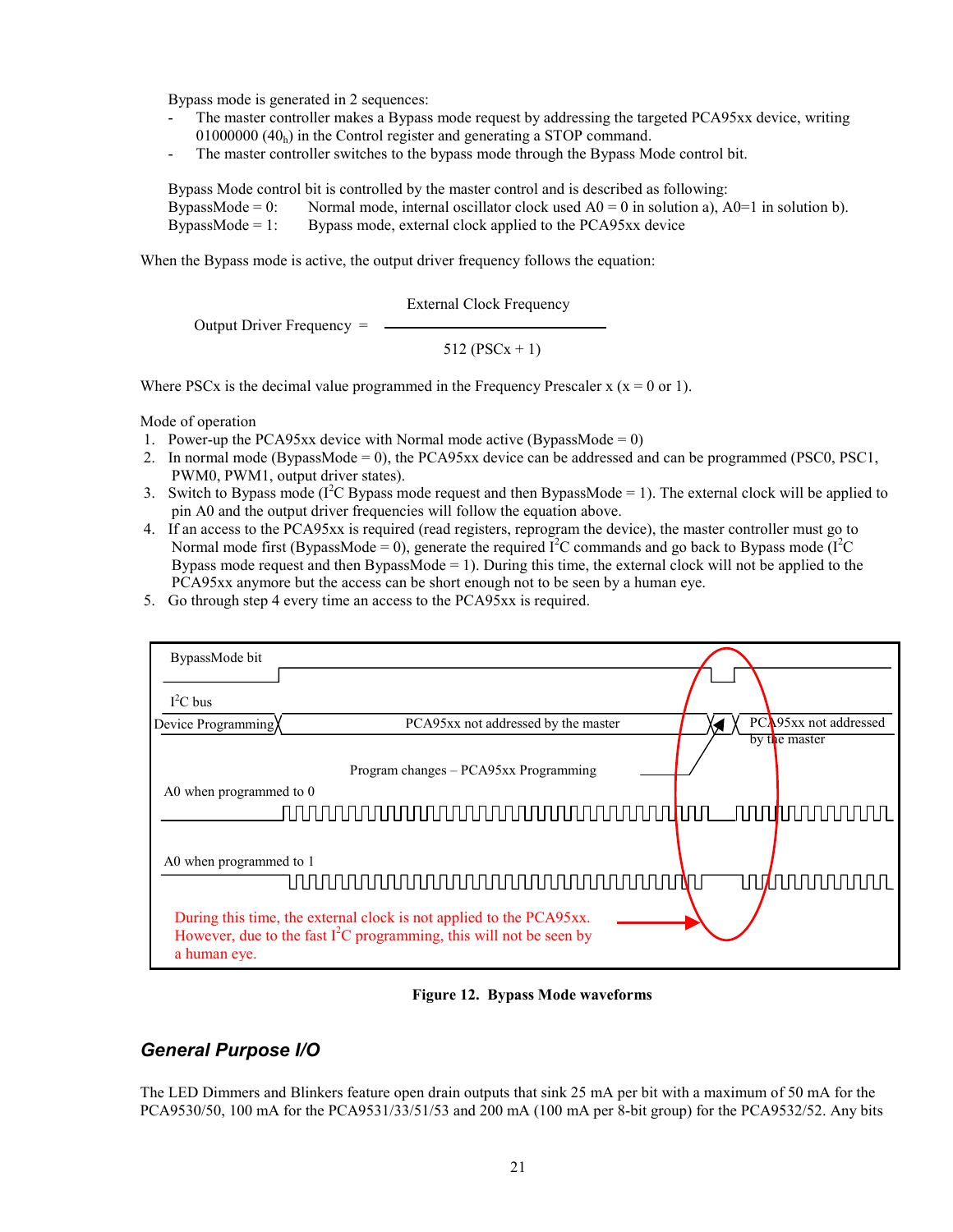<span id="page-21-0"></span>not used to control LEDs can be used as normal general purpose I/O bits. For more information, please refer to the paragraph "How to use unused bits as General Purpose I/O".

# *PCA955x LED Blinker Typical Application*



Figue 13 shows the PCA9551 in a typical LED blinking application.

**Figure 13. PCA9551 in a Typical LED blinking Application**

### *PCA95xx LED Dimmer or Blinker using a charge pump and external driver*

Figure 14 shows the PCA9551 in an application where a charge pump is needed to boost up the supply voltage for white and/or blue LEDs and/or an external device is needed to sink more current than the LED Blinker is capable of sinking. This type of external device assistance is more applicable when the LED Dimmers or Blinkers are operating at lower voltages since less current can be sunk by the device and the voltage drop across the white and blue LEDs is generally around four volts.



**Figure 14. PCA9551 in application with charge pump and external source**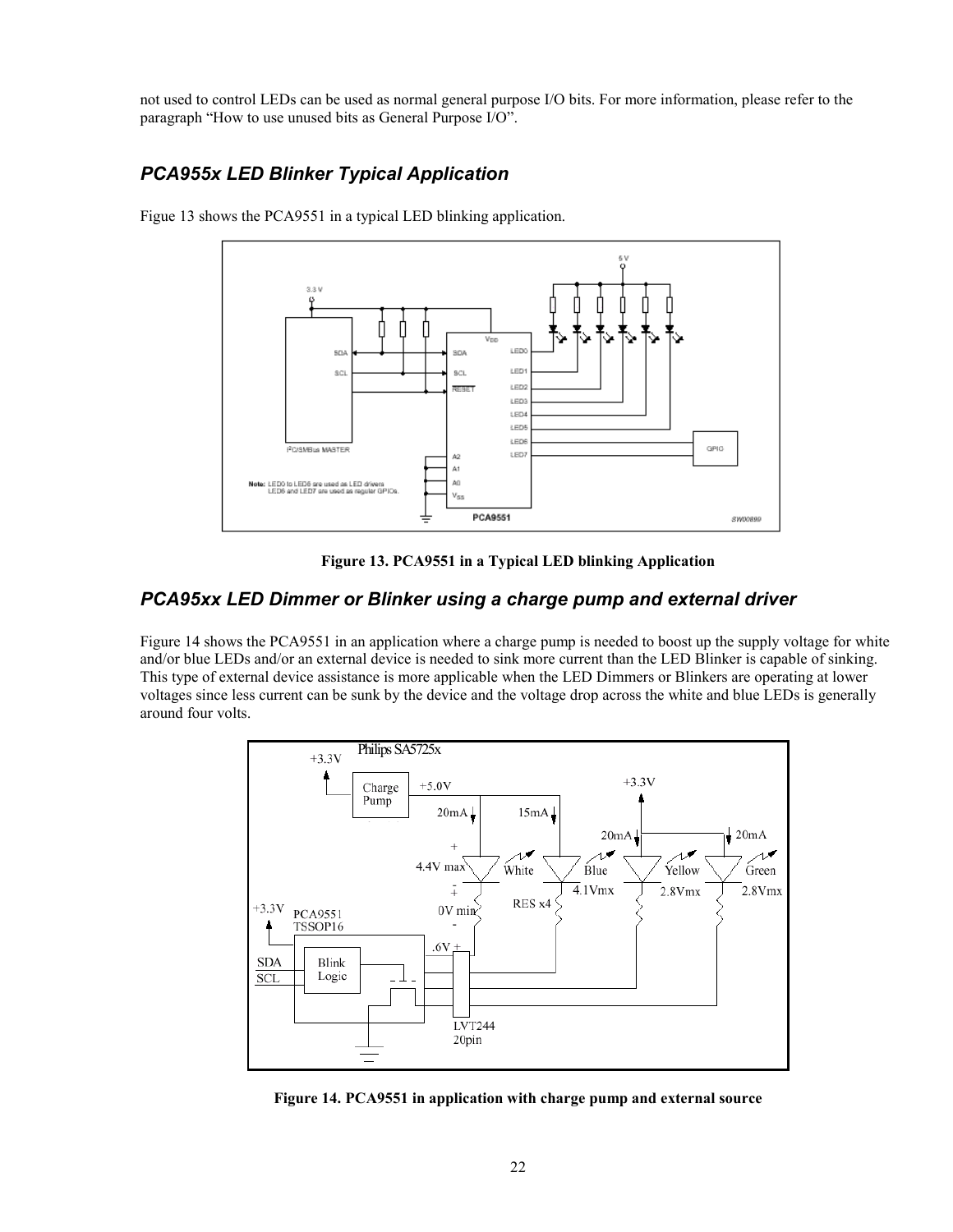# <span id="page-22-0"></span>*SAA1064 Typical Application*

Figure 15 shows the SAA1064 in a typical application to drive four 7-segment displays with decimal or 32 LEDs by multiplexing the supply through MX1 and MX2 control of the FET. Two 7-segment displays with decimal or 16 LEDs can be controlled statically.



**Figure 15. SAA1064 in a Typical Application**

# **LED BLINKER EVALUATION BOARD**

### *Purpose*

The  $I^2C$  2002-1 evaluation board allows control and evaluation of our newest  $I^2C$  devices including the PCA9550 and PCA9551 LED Blinkers. Controlled by PC-based software, the solution allows designers to test the different registers of the devices and develop applications or demonstrations.



**Figure 16. I2 C 2002-1 Evaluation Board: Schematic LED Blinkers PCA9550 – PCA9551**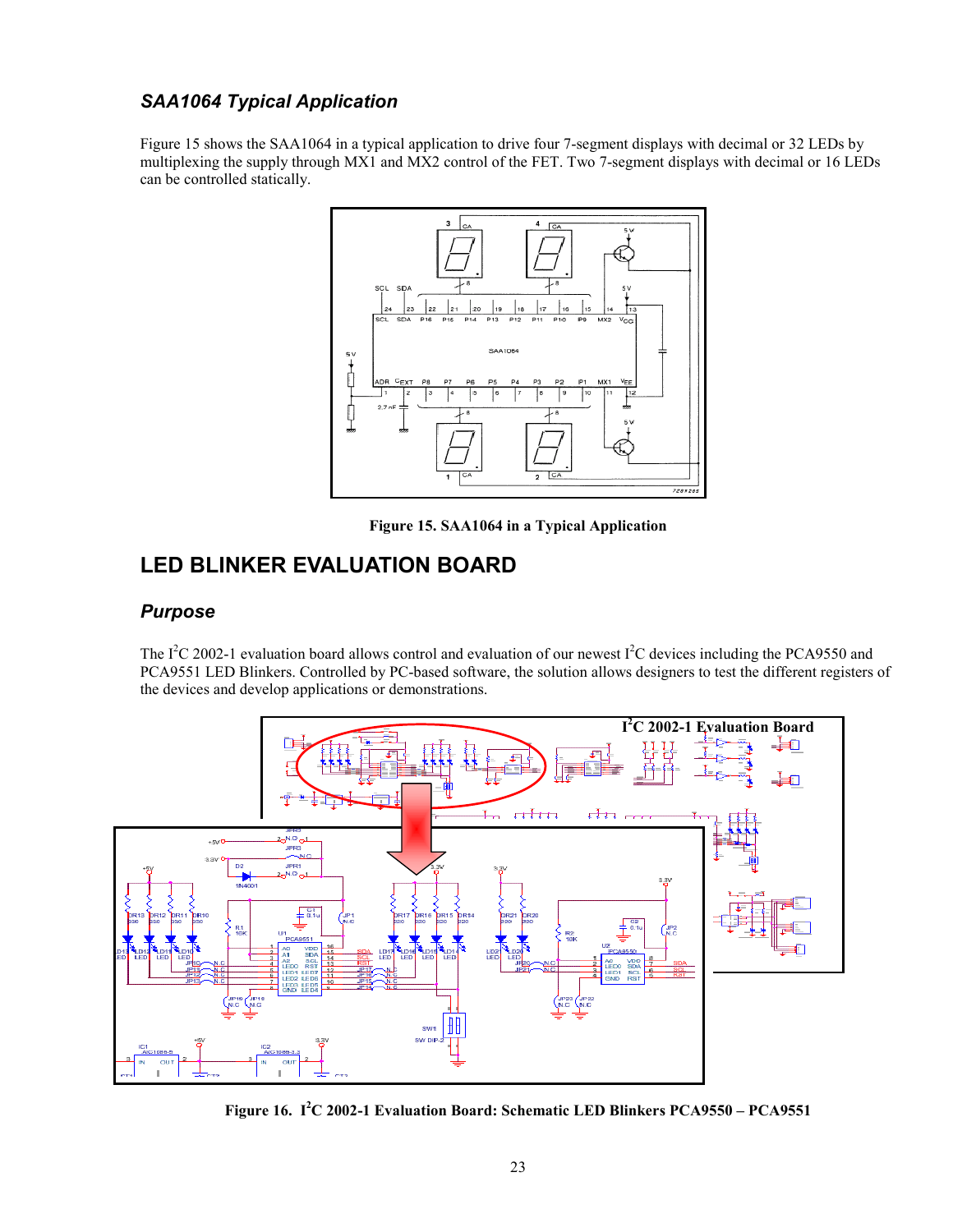<span id="page-23-0"></span>

| Win-I2CNT - [PCA9551 8-bit LED Driver / IO Expander]<br>WУ<br>File<br>Device                                              | Options Window Help                                                                                                           |                                                                                                                                                                                                                    |                                                                                                    | $\blacksquare$ $\blacksquare$ $\times$<br>$-10$ $\times$ |
|---------------------------------------------------------------------------------------------------------------------------|-------------------------------------------------------------------------------------------------------------------------------|--------------------------------------------------------------------------------------------------------------------------------------------------------------------------------------------------------------------|----------------------------------------------------------------------------------------------------|----------------------------------------------------------|
| LED <sub>7</sub><br>LED 6<br>C.<br>$C_{ON}$<br>ON<br>$G$ OFF<br><b>COFF</b><br>$C$ PWM0<br>C PWM0<br>$C$ PWM1<br>$C$ PWM1 | LED <sub>5</sub><br>$LED$ 4<br>$C_{ON}$<br>$\sim$ ON<br>$G$ OFF<br>$G$ OFF<br>$C$ PWM0<br>C.<br>PWM0<br>O<br>$C$ PWM1<br>PWM1 | LED <sub>3</sub><br>LED <sub>2</sub> -<br>$\sim$ ON<br>$\cap$ ON<br>$G$ OFF<br>$G$ OFF<br>C PWM0<br>$C$ PWM0<br>C PWM1<br>$C$ PWM1                                                                                 | EDD1<br>$\cap$ ON<br>$C$ OFF<br>C PWM0<br>C PWM1                                                   | LED 0<br>$C$ ON<br>OFF<br>G.<br>C PWM0<br>C PWM1         |
| PWM 0<br>Duty Cycle<br>Period<br>50.00%<br>$6.400$ sec<br>0.15625 Hz                                                      | PWM 1<br>Duty Cycle<br>Period<br>$6.400$ sec<br>50.00%<br>0.15625 Hz                                                          | Registers (hex):<br>Input Register<br>XX.<br>Frequency<br>FF.<br>Prescaler 0<br>80<br>PWM Register 0<br>Frequency<br>FF<br>Prescaler 1<br>80<br>PWM Register 1<br>55<br>LED Selector 0-3<br>55<br>LED Selector 4-7 | I <sup>2</sup> C Address<br>$0 \times C0$ $\rightarrow$<br>Write All<br>Read Input Reg<br>Read All | Auto Write Off                                           |
|                                                                                                                           |                                                                                                                               |                                                                                                                                                                                                                    | Fast                                                                                               | 99 KHz                                                   |

**Figure 17. I2 C 2002-1 Evaluation Board: Software controlling LED Blinkers**

### *Evaluation Board Purchase*

The I2C2002-1 Evaluation Board, which includes the PC-controller, software, evaluation board, power supply and cable can be purchased at The Boardshop ([www.demoboard.com\)](http://www.demoboard.com/) and is detailed in application note AN10146-01 I2C2002-1 Evaluation Board.

# **FREQUENTLY ASKED QUESTIONS**

1. **Question:** I need to test all the LEDs hooked up to the LED Blinker. How can I easily turn all the LEDs on at once? **Answer:** Send the following code sequence: Address (0xEX) – Control Register (0x15) – Data (0x00) – Data  $(0x00)$ .

| <b>Start</b> |                                         |
|--------------|-----------------------------------------|
| 1100XXX0     | PCA9552 Address + Write                 |
| 00010101     | $AI = 1$ , Reg#5                        |
| 00000000     | LED0 to LED3 ON                         |
| 00000000     | LED <sub>4</sub> to LED <sub>7</sub> ON |
| Stop         |                                         |

- 2. **Question:** What types of applications would use the LED Dimmers and Blinkers? **Answer:** The LED Blinkers were originally designed to blink LED status indications in server applications. The LED Dimmers can be used to dim LEDs for backlight or RBG color mixing. Both the Dimmers and Blinkers can be used for general purpose LED control. Some applications include servers, cell phones, telecom and networking infrastructures.
- 3. **Question:** Can the LED Dimmers or Blinkers be used to blink multiple LEDs? **Answer:** Each bit is limited to 25 mA, the 8-bit device can provide up to 100 mA total and the 16-bit device can provide up to 200 mA total (100 mA per 8-bit group). You can put as many LEDs on each bit and package as not to exceed these limits. Normally there will be one LED on each bit and each LED can be ON, OFF or at Blink Rate 1 or 2. An external FET or a bipolar transistor controlled by the LED blinker output signal can be used to increase the number of LEDs per output or to pull up the LED supply voltage to some voltage level higher than 6.0 V.
- 4. **Question:** Can the LED Dimmers or Blinkers be programmed at only two rates? **Answer:** Yes, each device can only have two programmed blink rates at one time but different devices can have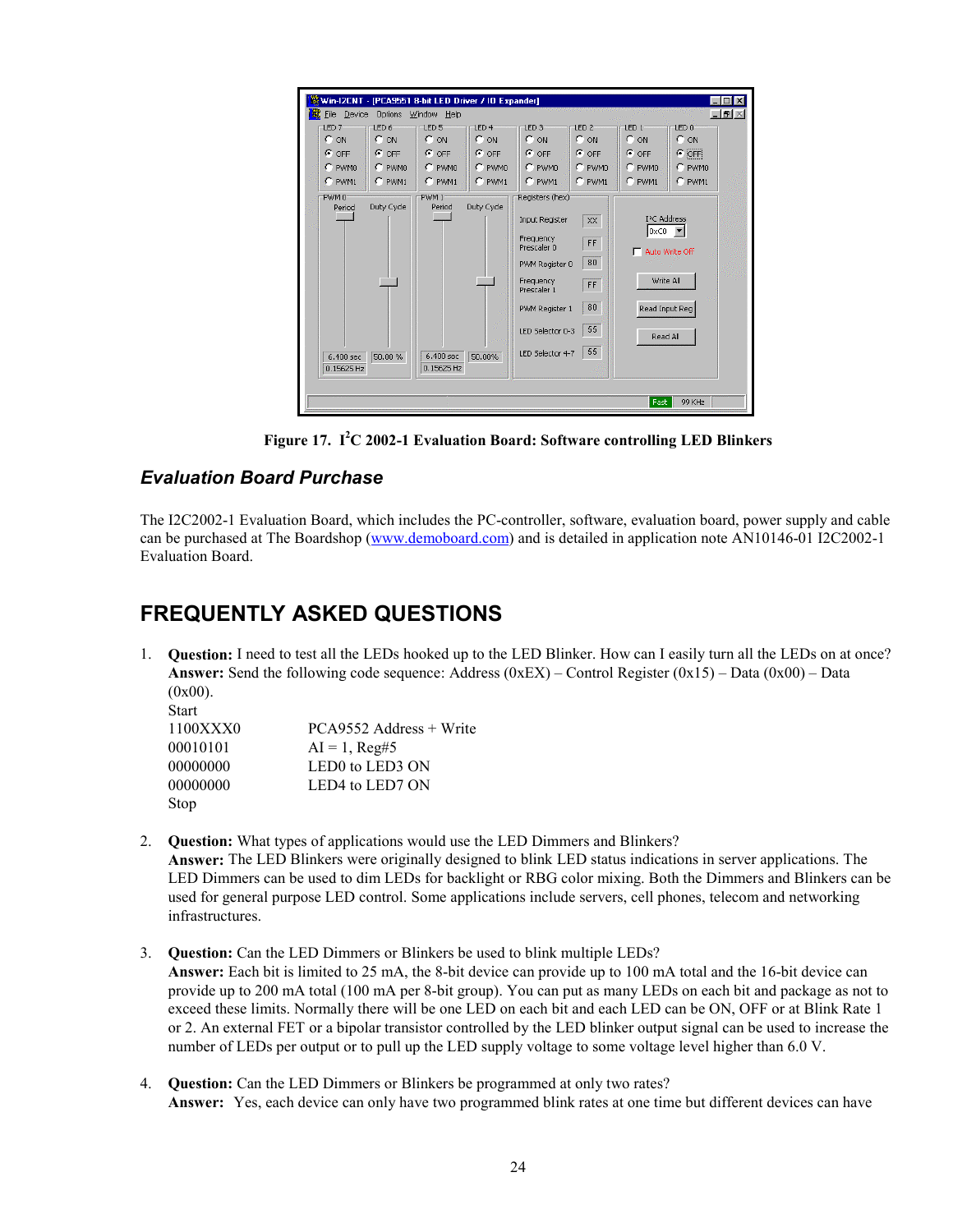different blink rates and the same device can be reprogrammed on the fly to change the blink rates

5. **Question:** We require lighting up 18 LEDs in 3 different colors in our cell phone. 6 LEDs for each color and all will light up together. Our initial plan was to tie 6 LEDs to 1 or 2 outputs of the PCA9551, but the drive current may not be sufficient. We could go to the PCA9552 for more current capacity but it would create more space issues even in the HVQFN package. What do you recommend?

**Answer:** Use an off-chip control for the LEDs as shown in the diagram below. Q1 is Philips BISS transistor (part number PBSS2525F). It can support up to 5.0 A. R2  $\sim$  R7 are the current limitation resistors. R1 pulls up to V<sub>CC</sub>, because LED0~7 are Open Drain outputs. If space is a big concern, use the PCA9553DP (4-bit LED blinker), one BISS transistor for each of the colors.

Note: the polarity is now inverted compared to the regular LED blinkers.

 $\rightarrow$  When LEDout = 0, the LEDs are OFF

 $\rightarrow$  When LEDout = 1, the LEDs are ON.



6. **Question:** Can you tell me if the PCA9551 or PCA9553 can be used to control a 2-wire bicolor LED (back to back configuration)?

**Answer:** The main problem with those diodes is that you need to be able to sink AND source current (back to back configuration for the 2 LEDs). Our output drivers have an open-drain structure, which means that they have only a sink capability so the circuit shown in figure 7 needs to be used.

7. **Question a:** I am using the SAA1064 to drive a bank of LEDs. The data sheet shows a Bipolar on the Mux pin, and says that the current is programmable through the diodes.

Is there a specific bipolar device that you recommend, or can we use an N-Channel MOSFET?

**Answer a:** A standard NPN transistor is recommended as an inexpensive solution for this application. An Nchannel FET would not work very well. The choice of transistor depends upon the current you will be driving with the SAA1064. Assuming that each segment is receiving (for example) 18mA current and you are driving 16 segments at a time; you need a transistor rated for at least 288 mA peak current. Something like the BCP68 will work well.

**Question b:** How do you detect the current through each diode? Do we need to limit the current by putting a resistor in series with the diode?

**Answer b:** The SAA1064 uses a programmable current sink so no limiting resistors are required.

8. **Question:** We are using the SAA1064 to drive a series of LEDs, which we will be updating approximately 30 times per second. We also have PCA9555s, and PCA9554s on the bus, as well as devices from other vendors. Is there an  $I<sup>2</sup>C$  spec stating the longest time a slave can hold the SCL line low putting the master in a wait state? If an  $I<sup>2</sup>C$ device holds the bus for a longer than expected period of time, we may not be able to refresh the LED display at the refresh rate we are interested in. By refresh, I mean modifying the LED outputs on the SAA1064; not the selfrefresh achieved by the MUX pins on the part.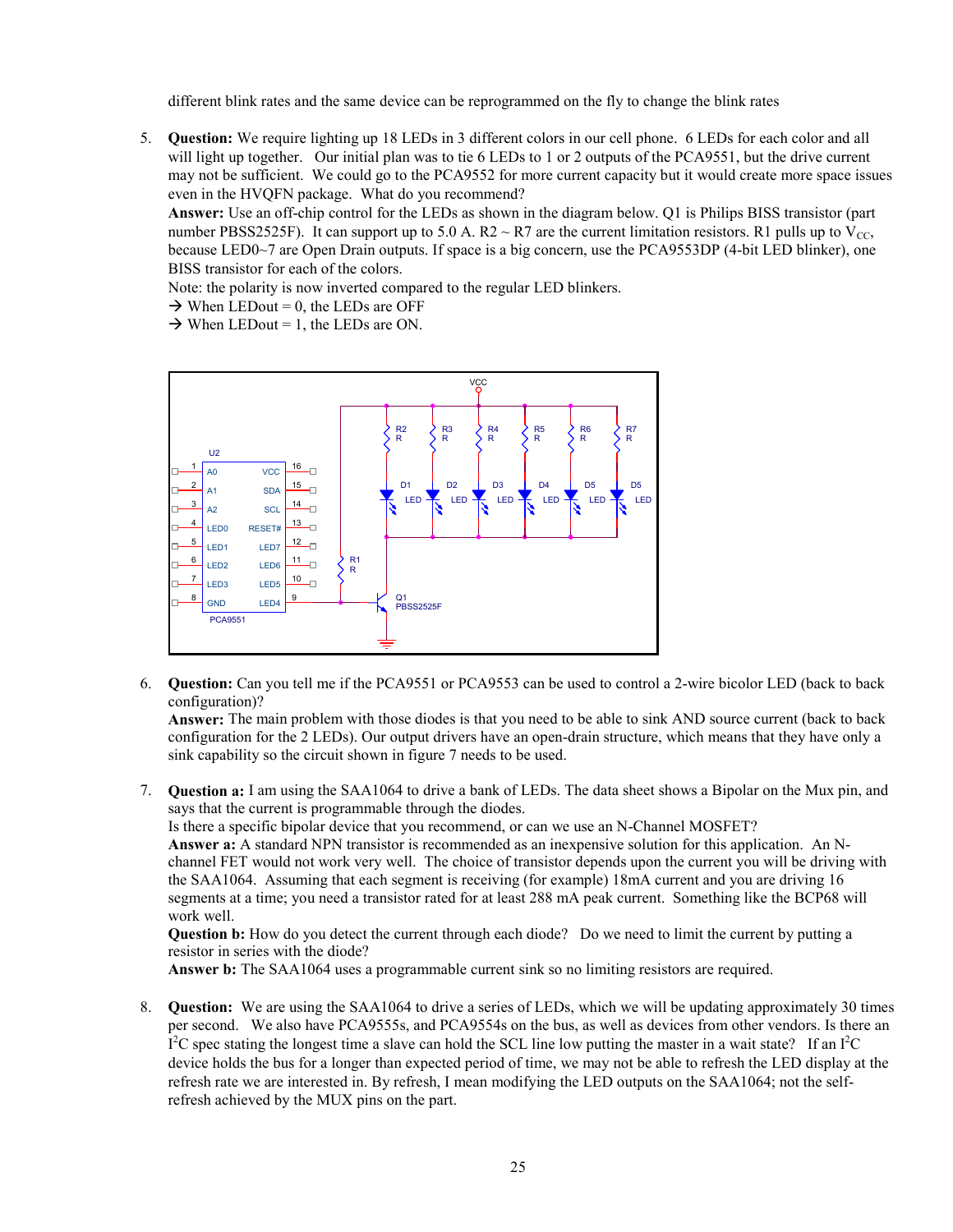<span id="page-25-0"></span>**Answer:** There should be no problem refreshing the SAA1064 at 30 Hz, however, without knowing the exact part types on the bus, it is not known for certain. Philips Semiconductors parts will not cause a problem. The  $I<sup>2</sup>C$  spec does not specify a maximum low time for SCL.

# **ADDITIONAL INFORMATION**

The latest datasheets for the PCA953x family of LED Dimmers, PCA955x family of LED Blinkers, SAA1064 and other  $SMBus/I<sup>2</sup>C$  products can be found at the Philips Semiconductors website: [http://www.philipslogic.com/i2c](http://www.philipslogic.com/)

Software tools for most of Philips' products can be found at: [http://www.demoboard.com](http://www.demoboard.com/)

Additionnal technical support for PCA953x LED Dimmers, PCA955x LED Blinkers and SAA1064 can be provided by e-mailing the question to: Email: [pc.mb.svl@philips.com](mailto:jean-marc.irazabal@philips.com)

Wire Bond Anode Lead Cathode Lead Epoxy Case Epoxy Lens Semiconductor Diode Reflective Cup

# **APPENDIX 1 - LED OVERVIEW**

Interesting information related to the physics and technology can be found at the following web sites: [http://www.lightemittingdiodes.org](http://www.lightemittingdiodes.org/)

<http://www.howstuffworks.com/led.htm> [http://www.lumileds.com](http://www.lumileds.com/)

# **APPENDIX 2 - LED RESISTOR CALCULATION**

• Serial resistor Calculation

IF determines the amount of current flowing through the LED that directly determines the brightness of the device.  $V<sub>SWITCH</sub>$  is the voltage drop across the LED Dimmer or Blinker I/O that is typically 0.7V.